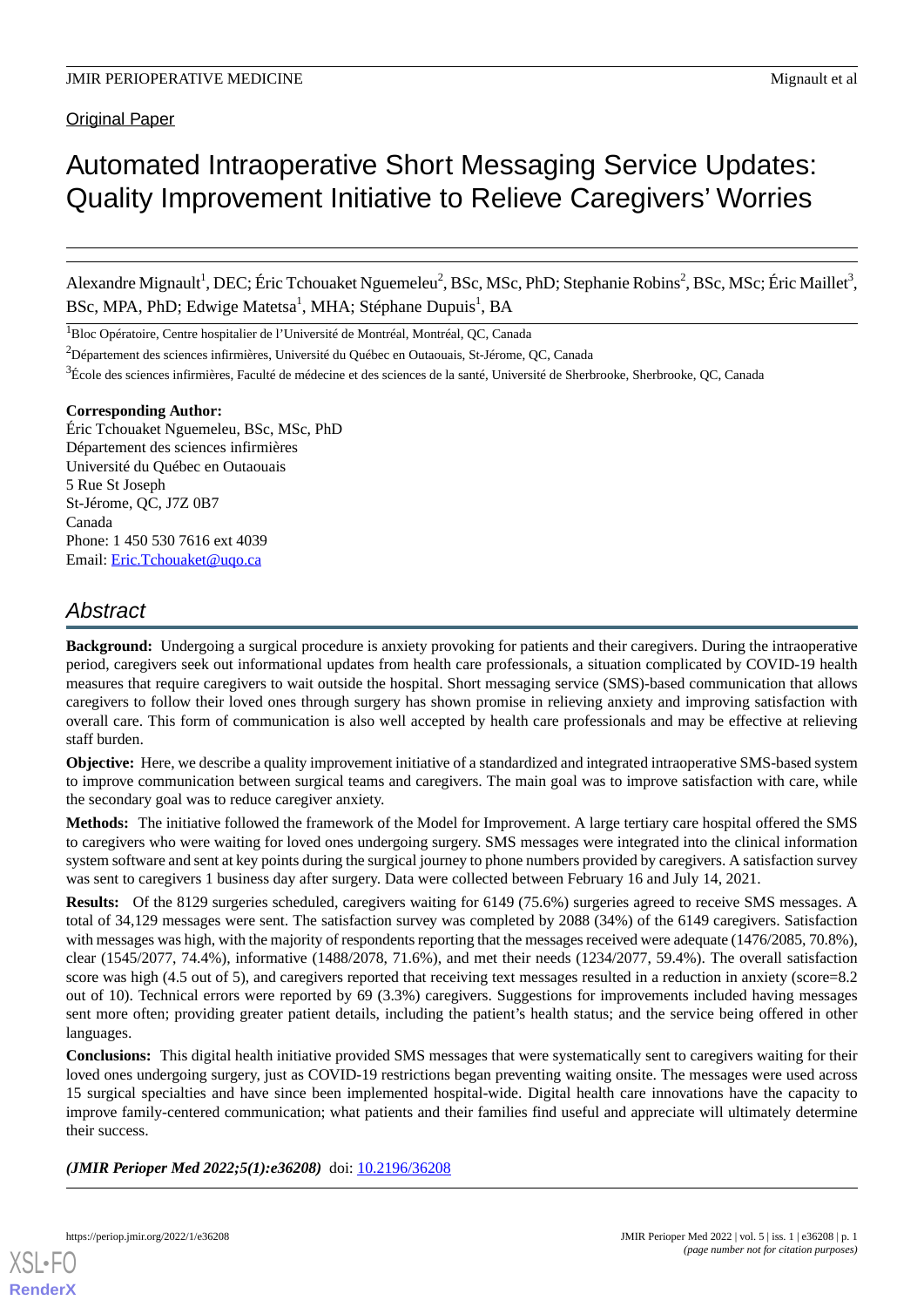#### **KEYWORDS**

COVID-19; surgery; intraoperative; OR nurse; communication; technology; short messaging service; SMS; text message; caregiver; anxiety; perioperative; surgical; surgical procedure; mHealth; mental health; digital health; digital health care

## *Introduction*

#### **Background**

Surgery, whether elective or emergent, is a distressing medical procedure that evokes high levels of anxiety in both patients and caregivers [[1-](#page-10-0)[3\]](#page-10-1). More than 1 million surgical interventions were performed in Canada in 2020 [\[4](#page-11-0)]; these procedures implicate family members and caregivers as requisite accompaniers. Separated from their loved ones during the intraoperative period, caregivers experience distress, helplessness, fear, loneliness, frustration, and uncertainty, as well as physiological responses, such as increased heart rate, impaired sleep, and restlessness [[5-](#page-11-1)[7\]](#page-11-2). Although caregivers previously waited in the surgical waiting area, with the arrival of the COVID-19 pandemic and mandatory hygiene measures, most are now required to wait off-site with only remote access to surgical staff for updates [\[8](#page-11-3)].

Family members anxiously seek informational updates about their loved one's status [[7](#page-11-2)[,9](#page-11-4)], but the intraoperative time frame is often the most difficult moment to provide such details. Progress reports are effective at relieving the distress felt by caregivers during surgery and contribute to overall satisfaction with care [[10,](#page-11-5)[11](#page-11-6)]. In fact, surgeons consider the main purpose of their intraoperative communication with family members to be the reduction in anxiety [[12\]](#page-11-7). During these moments, surgeons report that the surgical details are not remembered by family members and caregivers, whose primary concern is to know whether their loved one is alive and awake.

The importance of including caregivers in the surgical conversation reflects *information sharing*, 1 of the core concepts of patient- and family-centered care (PFCC) [\[13](#page-11-8)]. PFCC has been shown to lead to improved patient health outcomes, a better overall experience of care, and a wiser allocation of resources [[13\]](#page-11-8). Fostering effective intraoperative communication to fulfill PFCC has become a priority in the surgical setting, where surgeons, anesthetists, nurses, and receptionists are often solicited for information. Surgical nurse liaisons are described in the scientific literature as being the link between family and the operating room (OR) and are often responsible for providing specific, ongoing, and predictable information on the day of surgery [\[14](#page-11-9)-[18\]](#page-11-10).

Hospitals have supplemented face-to-face perioperative consultations with other modes of information provision. These include using volunteers for support with navigating the hospital, providing informational cards [\[19](#page-11-11)], installing electronic patient status boards in waiting rooms [[20\]](#page-11-12), showing videos that describe the surgery [[21,](#page-11-13)[22](#page-11-14)], and allowing a 5-minute postanesthesia care unit (PACU) visit between caregivers and patients [\[23](#page-11-15)]. Although speaking with a member of the surgical team remains the gold standard, a 2016 study by Heath et al [[18\]](#page-11-10) found that families receiving intraoperative updates from a nurse were equally satisfied if they received them in person or by telephone. Indeed, the authors suggested that telephone

calls provided more individualized care and privacy for family members. As a result, they could wait and receive news wherever they preferred.

Mobile health (mHealth) solutions in the field of surgery have grown as the use of mobile phones has become nearly universal [[24,](#page-11-16)[25\]](#page-11-17). Recent reviews examine mobile app–based and short messaging service (SMS)-based interventions in the management of surgical patients [[26](#page-11-18)[-28](#page-11-19)]. The overall findings reveal that SMS-based perioperative communication is acceptable, efficient, and effective for patients, caregivers, and health care providers. Furthermore, the interventions demonstrate positive results, including reduced anxiety, increased adherence to treatment, improved symptom monitoring, better pain management, increased satisfaction with care, and lower postoperative readmission rates [\[26](#page-11-18),[27\]](#page-11-20). Importantly, they also provide continuity of care in the preoperative-to-postoperative window [\[11](#page-11-6),[29](#page-11-21)[-31](#page-12-0)].

Studies that use SMS-based communication to update family members and other caregivers during the intraoperative period are limited yet offer compelling evidence of their value as they produce positive outcomes [\[32](#page-12-1)-[36\]](#page-12-2). Gordon et al [\[32](#page-12-1)] carried out a multicenter prospective study that connected surgical patients to any number of individuals designated as a contact. This person received 7 emails or SMS updates. Two days postoperatively, patients, message recipients, and surgical staff completed a satisfaction survey. A large majority of patients (74%) endorsed the program as being an "improved hospital experience," while 96% of the message recipients claimed they "felt more connected to their loved ones during surgery." For the surgical team, 87% found it to be "useful and efficient." Wieck et al [\[35](#page-12-3)] describe the integration of pager-based SMS updates in a children's hospital as part of an effort to streamline communication with families. Families were paged with 4 updates during surgery. Satisfaction with information increased over 30% for families, and 96% of nurses felt that "patients' families were getting the information that they desired." In contrast, Howe et al [[36](#page-12-2)] tested the effect of pager-based updates using a randomized controlled trial of adults admitted for orthopedic surgery. The families in the control group received care as usual, while the intervention group received a text message at the beginning, middle, and end of surgery. The intervention group experienced lower levels of anxiety and higher levels of satisfaction with the information provided compared to the control group. In 2016, Kwan et al [[33\]](#page-12-4), in a nonrandomized prospective survey, measured the perioperative level of anxiety in parents whose children were undergoing spinal surgery. In the intervention group, parents received 10 SMS updates every 10-20 minutes during surgery, while the control group received treatment as usual. The intervention group had significantly lower measures of anxiety both during surgery and postoperatively. Similarly, Poudel et al [[34\]](#page-12-5), using a randomized single-blinded prospective study, measured anxiety in family members who were waiting for loved ones undergoing oncologic surgery. The control group received care

 $XS$ -FO **[RenderX](http://www.renderx.com/)**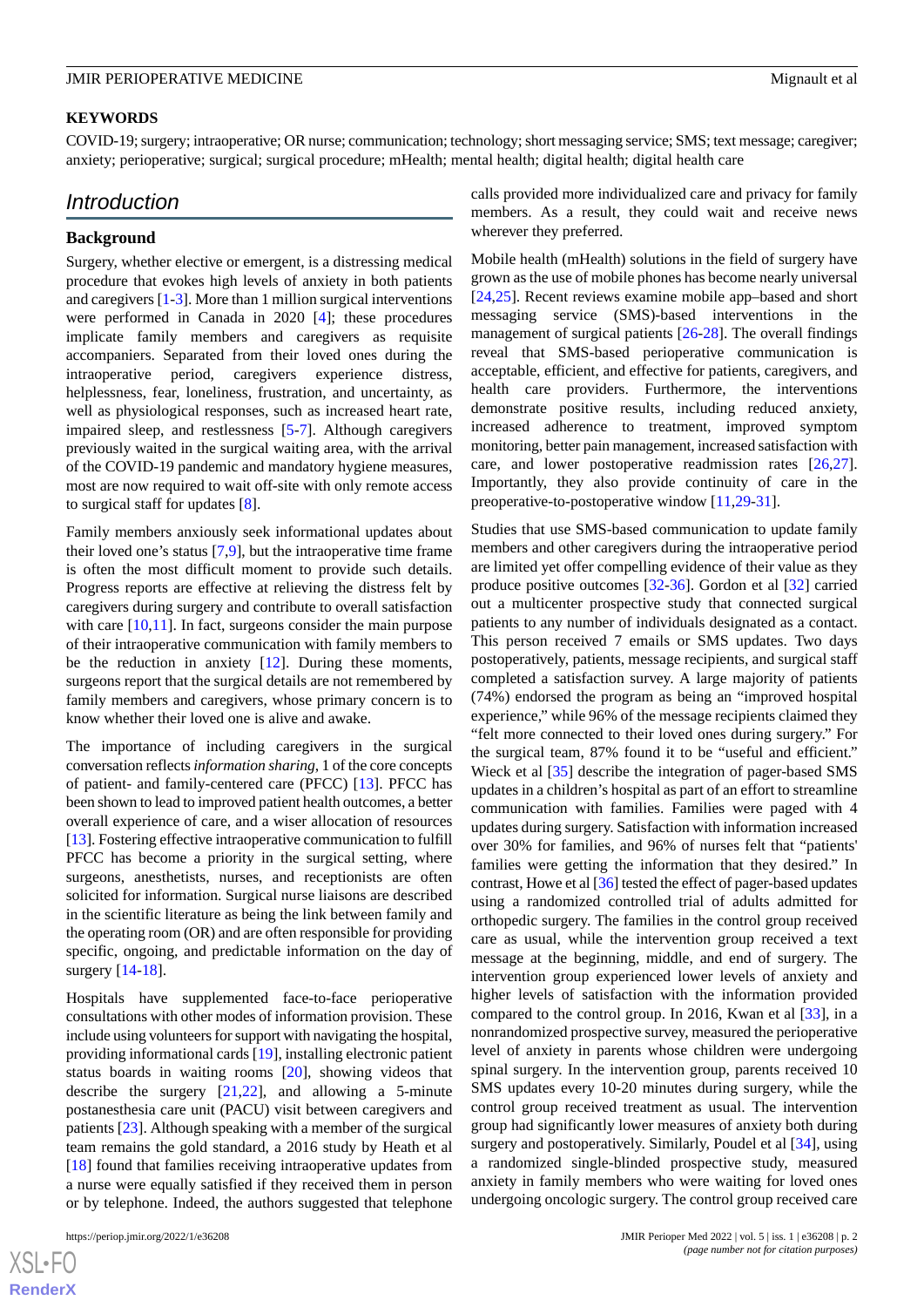as usual, while the intervention group was provided with intraoperative SMS updates at 5 times points during surgery. The SMS group had significantly lower anxiety scores at 1 hour into surgery and at surgery completion compared to the control group.

Patients, health care providers, and message recipients find SMS-based updates of surgical milestones to be acceptable, useful, and anxiolytic. In the context of the COVID-19 pandemic, mobile apps that allow caregivers to follow their loved ones through surgery are beginning to be offered commercially and are being integrated into medical centers [\[37\]](#page-12-6). However, commercially available apps raise concerns surrounding privacy, security, and reliability. Furthermore, context-specific mobile apps are not suited to provide a standardized system of messaging that translates into sustainable interventions.

#### **Objectives**

This paper describes a quality improvement initiative that consisted of the implementation of a standardized and sustainable intraoperative SMS-based system that improves communication between surgical teams and caregivers [[38\]](#page-12-7). Specifically, this initiative aims to improve caregiver satisfaction with care and reduce caregiver anxiety during the intraoperative period.

## *Methods*

#### **Clinical Setting**

This quality improvement initiative was undertaken at the Centre hospitalier de l'Université de Montréal (CHUM) in Montreal, Quebec, Canada. This newly constructed hospital represents the modernization and centralization of 3 separate hospitals where, between 2015 and 2020, an average of 24,000 surgeries occurred each year. The hospital runs a total of 36 surgery rooms spread over 2 floors, and 16 surgical specialties are practiced in the new center. For this project, most specialties were involved; only ophthalmology, obstetrics, the burn center, and emergent surgeries were not included in this initial phase. Approval for the initiative was obtained from the director of professional services and the associate director of academic and university affairs of the hospital. This quality improvement initiative followed the framework set out by the Model for Improvement originally described by the Associates in Process Improvement [\[39](#page-12-8),[40\]](#page-12-9). The process involves forming a team; setting an aim; selecting measures and changing them as required or suggested; pilot-testing the initiative; implementing changes; and spreading the change more globally. CHUM supports this cycle of innovation for creating value in health care (eg, improving patient care as well as staff and team experiences, optimizing resources, collaborating with educators) [[41\]](#page-12-10).

#### **Ethical Considerations**

This quality improvement initiative did not require CHUM Institutional Research Board review. All caregivers who participated in this study were treated in accordance with the Declaration of Helsinki (7th revision 2013). Participants provided verbal consent that their caregiver receive SMS

messages from the digital platform and were able to opt out at any time without affecting the standard of care. Participant (caregiver) information was not associated with the data collected for the purpose of this initiative, and personal patient information was not collected, transferred, or published. These measures were put in place to maintain the right to privacy and confidentiality.

#### **Procedures**

A member of the surgical team described the SMS system to caregivers and how they could receive intraoperative messages if they so desired. This was done during surgery scheduling or at admission for surgery. Messages were provided as a parallel system to standard care and were not included in the medical health record of the patient. Caregivers provided a phone number to the staff and were told that unidirectional updates would be sent during specific points during surgery and that the last update would indicate the unit where their loved one was recovering or when they would be discharged. Caregivers were required to wait off the hospital premises during surgery due to COVID-19 restrictions. A final message was sent to the caregivers 1 business day after surgery to invite them to complete a survey using the online platform Lime Survey. No reminders were sent.

The system (including messages and the satisfaction survey) was pilot-tested for reliability and acceptability between January 11 and February 14, 2021. The research team and 2 staff members reviewed the patient intake process, the functionality of the digital platform, and the content of the caregivers' responses. From a total of 884 participating caregivers, 404 (45.7%) completed the questionnaire. Refinement of the initiative occurred at this stage. One SMS message was removed from the surgical updates as it was deemed unnecessary. As caregivers noted (in open-ended questions of the satisfaction questionnaire) that the SMS messages reduced their anxiety, a single question on anxiety was added, as has been done by others [[42,](#page-12-11)[43\]](#page-12-12). Finally, 1 question that provided an open-ended choice for improvements on the SMS messages was made into a drop-down menu for commonly noted suggestions from this pilot phase, with 1 additional open comment box. Data collection of survey responses took place between February 16 and July 14, 2021.

#### **Development of the SMS System and Messages**

SMS messages and their send times were integrated into the clinical information system software Centricity Opera (General Electric Healthcare) [\[44](#page-12-13)]. These modifications to Centricity Opera were made by working in close collaboration with the company that provides the software. Messages were sent from Centricity Opera to the Application Programming Interface company Twilio [\[45](#page-12-14)], which then transmitted the messages to caregivers.

The wording of all SMS messages was developed by the surgical staff working group (the research team). For the initial phase, messages were only offered in French. The text was then reviewed in collaboration with the hospital's communication department and edited to consider privacy and to ensure messages were written in clear, concise, and accessible language.

```
XSL•FO
RenderX
```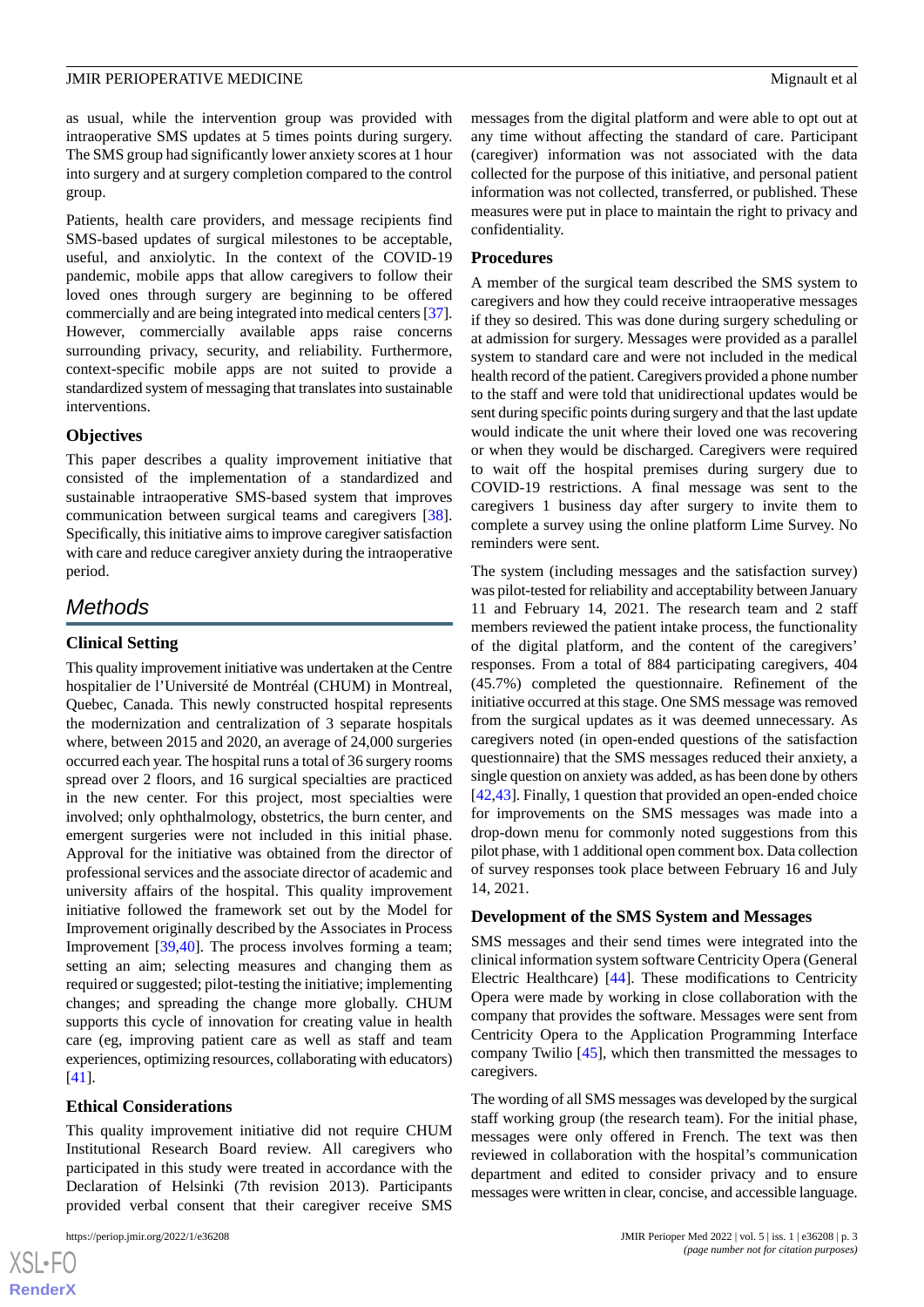SMS messages provided resources, including a link to the hospital's appointment center and a telephone help line with a 24-hour-a-day nurse available to discuss patient concerns. Wording for 2 additional SMS messages was prepared: (1) in the event caregivers needed to come to the hospital during the time of COVID-19-mandated curfew hours, the message provided the necessary medical authorization to travel during curfew, and (2) in the case of a power failure, a customizable message was created such that it could be sent once the system functioning returned, noting that messages may have been interrupted. All SMS messages are presented in [Table 1.](#page-4-0)

The timing of SMS message delivery was decided upon by the research team. Updates were sent out as patients traveled through checkpoints considered key times in the surgical trajectory (see [Figure 1](#page-5-0)). Although the messages were labeled for internal identification using numbers, these were not seen by caregivers. In fact, each surgical journey differed by patient, depending on their condition. For example, a patient may have come to surgery from within the hospital, been operated upon, gone through the PACU, and then been sent to the care unit. The appropriate and relevant messages received by their caregivers would be identified internally as message 2, followed by message 4 and then message 6.

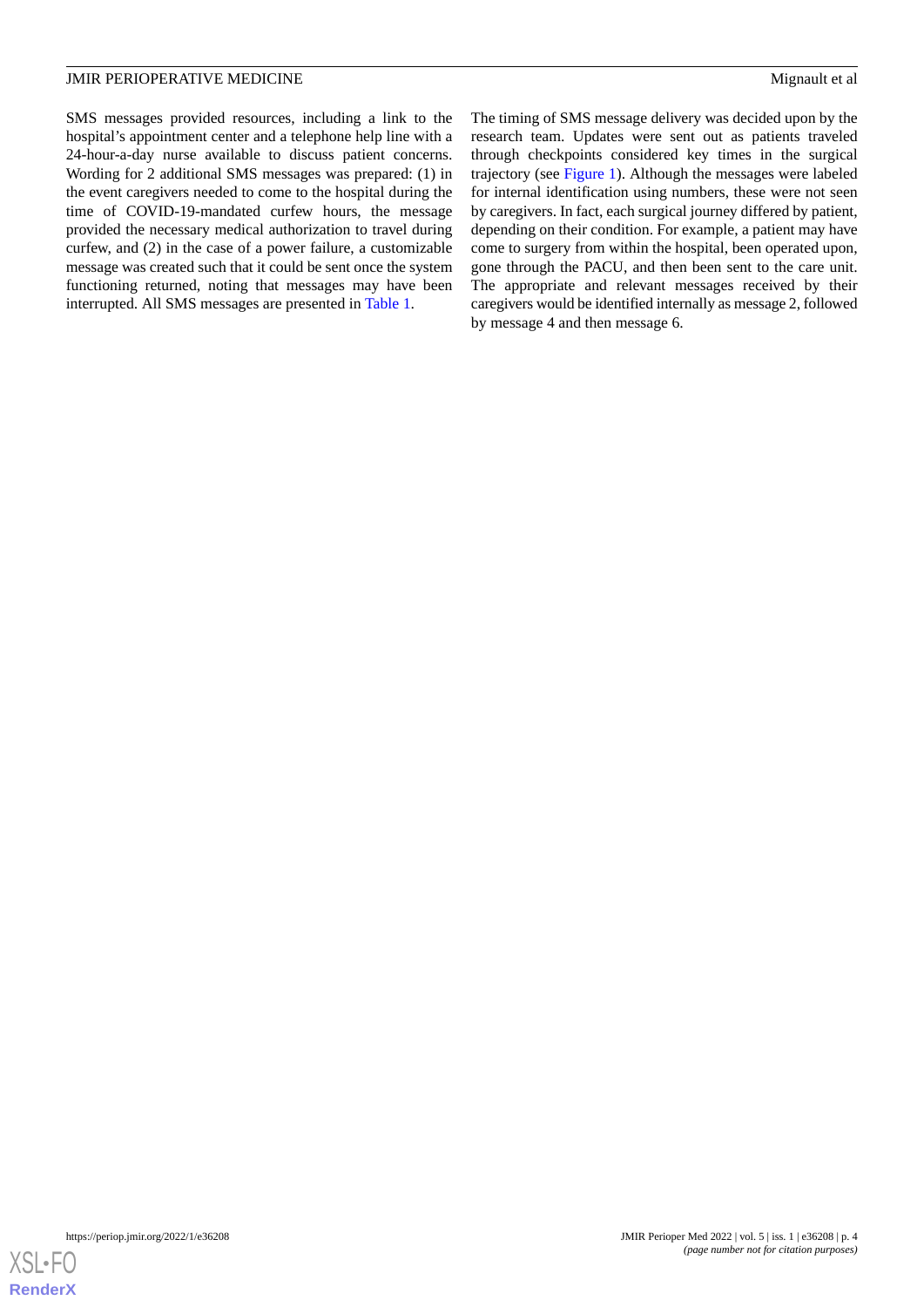<span id="page-4-0"></span>Table 1. SMS<sup>a</sup> messages sent to caregivers during key times during surgery.

| Message                        | Content                                                                                                                                                                                                                                                                                                                                                                                                                                                                                                                                                                                                                                                                                                                                                          |
|--------------------------------|------------------------------------------------------------------------------------------------------------------------------------------------------------------------------------------------------------------------------------------------------------------------------------------------------------------------------------------------------------------------------------------------------------------------------------------------------------------------------------------------------------------------------------------------------------------------------------------------------------------------------------------------------------------------------------------------------------------------------------------------------------------|
| Message 1                      | CHUM <sup>b</sup> Day Surgery                                                                                                                                                                                                                                                                                                                                                                                                                                                                                                                                                                                                                                                                                                                                    |
|                                | One of your loved ones wishes to keep you informed of their progress during their day of surgery. The patient has just arrived at the<br>day surgery department. This is the first in a series of messages intended to keep you informed of the progress of his or her surgery.<br>Please note that for reasons of confidentiality we do not transmit any medical information via the text messaging system.<br>CHUM day surgery $+1$ (514) XXX-XXXX<br>https://repertoire.chumontreal.qc.ca/fiches/chirurgie-dun-jour                                                                                                                                                                                                                                           |
| Message 2                      | CHUM OR <sup>c</sup>                                                                                                                                                                                                                                                                                                                                                                                                                                                                                                                                                                                                                                                                                                                                             |
|                                | Your loved one is presently in the surgery room. Surgery will begin shortly. You will receive an SMS once the surgery is complete.                                                                                                                                                                                                                                                                                                                                                                                                                                                                                                                                                                                                                               |
| Message 3                      | CHUM PACU <sup>d</sup>                                                                                                                                                                                                                                                                                                                                                                                                                                                                                                                                                                                                                                                                                                                                           |
|                                | Your loved one's surgical procedure is complete. He or she is now on their way to the care unit. This is the last message you will<br>receive from the OR team.                                                                                                                                                                                                                                                                                                                                                                                                                                                                                                                                                                                                  |
| Message 4                      | <b>CHUM PACU</b>                                                                                                                                                                                                                                                                                                                                                                                                                                                                                                                                                                                                                                                                                                                                                 |
|                                | The surgery is complete. Your loved one is currently in the PACU. You will receive the next SMS when he/she has completed the<br>post-surgery safety monitoring period. Please note that since the PACU is a sterile area, visits are not permitted.                                                                                                                                                                                                                                                                                                                                                                                                                                                                                                             |
| Message 5                      | <b>CHUM</b> Day Surgery                                                                                                                                                                                                                                                                                                                                                                                                                                                                                                                                                                                                                                                                                                                                          |
|                                | Your loved one has returned to the day surgery unit. You will receive a message when he or she has met the discharge criteria.<br>COVID-19 restrictions: you must wait for the nurse's call before coming to pick up your loved one.                                                                                                                                                                                                                                                                                                                                                                                                                                                                                                                             |
| Message 6                      | <b>CHUM PACU</b>                                                                                                                                                                                                                                                                                                                                                                                                                                                                                                                                                                                                                                                                                                                                                 |
|                                | The surgical procedure of your loved one is complete, and he or she is now on their way to the care unit. This is the last message<br>you will receive from the OR team.                                                                                                                                                                                                                                                                                                                                                                                                                                                                                                                                                                                         |
| Message 7                      | For travel during COVID curfew: CHUM authorization After receiving the call from the nurse, use the attached authorisation to<br>justify your trip to the CHUM.                                                                                                                                                                                                                                                                                                                                                                                                                                                                                                                                                                                                  |
| Authorization<br>for discharge | Accompanying a patient admitted at the CHUM during the curfew decreed by the Quebec government. You will find below an au-<br>thorization from the Centre hospitalier de l'Université de Montréal authorizing you to travel during curfew hours for the sole purpose<br>of picking up your loved one at the hospital when he or she is ready to go home. Be sure to keep this message until you return home.<br>To whom it may concern, this message certifies that the bearer is the escort authorized by a CHUM patient who was discharged from<br>the hospital following surgery today. To verify the authenticity of this discharge certificate, contact the hospital department at $+1$<br>514-XXX-XXXX. CHUM, 1051 Sanguinet Street, Montreal, QC H2X 3E4. |
| Message 8                      | <b>CHUM Day Surgery</b>                                                                                                                                                                                                                                                                                                                                                                                                                                                                                                                                                                                                                                                                                                                                          |
|                                | Your loved one has completed his or her surgical journey and has met the criteria for discharge. He or she can now leave the hospital.                                                                                                                                                                                                                                                                                                                                                                                                                                                                                                                                                                                                                           |
|                                | Report to the Departure Lounge (Pavilion C - Ground Floor) or to the pickup area as directed by the nurse.                                                                                                                                                                                                                                                                                                                                                                                                                                                                                                                                                                                                                                                       |
|                                | This is the last message you will receive from the OR team.                                                                                                                                                                                                                                                                                                                                                                                                                                                                                                                                                                                                                                                                                                      |
|                                | Health file: https://www.chumontreal.qc.ca/en/fiche/who-can-i-ask-if-i-have-questions-about-my-health                                                                                                                                                                                                                                                                                                                                                                                                                                                                                                                                                                                                                                                            |
|                                | Are you worried or do you need advice following your visit to the CHUM? Dial: +1 (514) XXX-XXXX.                                                                                                                                                                                                                                                                                                                                                                                                                                                                                                                                                                                                                                                                 |
| Message 9                      | <b>CHUM Day Surgery</b><br>Your loved one's surgical procedure is complete, and he or she has met all discharge criteria. He or she is now being transferred to<br>the referring center. This is the last message you will receive from the OR team.<br>Health Sheet:                                                                                                                                                                                                                                                                                                                                                                                                                                                                                            |
|                                | https://www.chumontreal.qc.ca/en/fiche/who-can-i-ask-if-i-have-questions-about-my-health                                                                                                                                                                                                                                                                                                                                                                                                                                                                                                                                                                                                                                                                         |
|                                | Are you worried or do you need advice following your visit to the CHUM? Dial: +1 (514) XXX-XXXX.                                                                                                                                                                                                                                                                                                                                                                                                                                                                                                                                                                                                                                                                 |
|                                | To reach the appointment centre at the CHUM: $+1$ (514) XXX-XXXX or $+1$ (855)-XXX-XXXX.                                                                                                                                                                                                                                                                                                                                                                                                                                                                                                                                                                                                                                                                         |
| Notice of dis-<br>ruption      | Notice of Disruption of CHUM Text Messaging Service                                                                                                                                                                                                                                                                                                                                                                                                                                                                                                                                                                                                                                                                                                              |
|                                | Due to a disruption in our text messaging system, you may have experienced difficulties in receiving messages from the CHUM<br>concerning your loved one. We apologize for the inconvenience. The messaging service has now been restored.                                                                                                                                                                                                                                                                                                                                                                                                                                                                                                                       |
|                                | Thank you for your understanding.                                                                                                                                                                                                                                                                                                                                                                                                                                                                                                                                                                                                                                                                                                                                |
|                                | The CHUM OR team                                                                                                                                                                                                                                                                                                                                                                                                                                                                                                                                                                                                                                                                                                                                                 |
| <b>CHUM</b> survey             | Hello                                                                                                                                                                                                                                                                                                                                                                                                                                                                                                                                                                                                                                                                                                                                                            |
|                                | Our files indicate that you received SMS updates of your loved one during their surgical journey. We are sending you a survey re-<br>garding your satisfaction with the different SMS you received. The survey is confidential. Thank you for your time.<br>CHUM Team - Client satisfaction team                                                                                                                                                                                                                                                                                                                                                                                                                                                                 |

<sup>a</sup>SMS: short messaging service.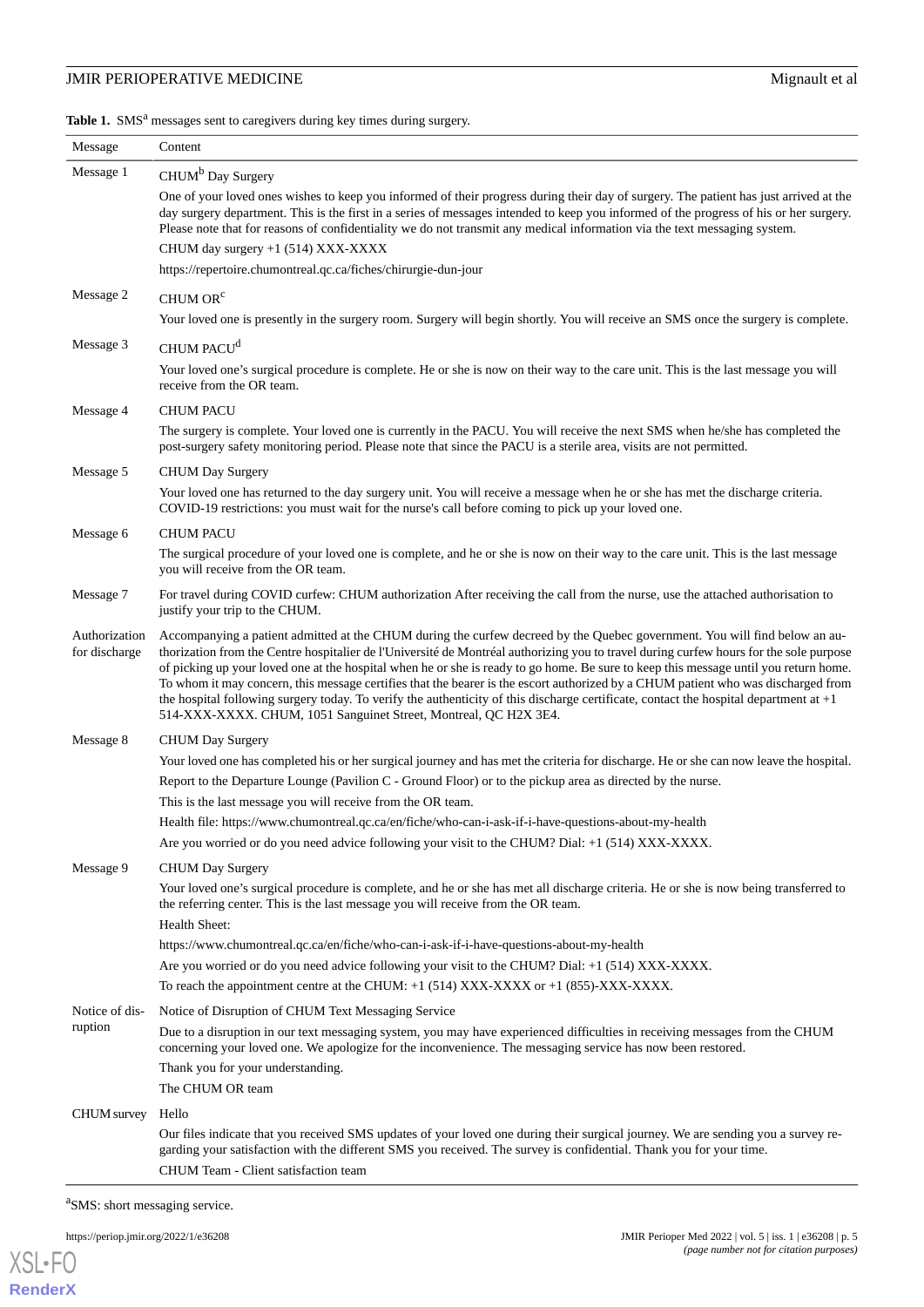<sup>b</sup>CHUM: Centre hospitalier de l'Université de Montréal.

<sup>c</sup>OR: operating room.

<sup>d</sup>PACU: postanesthesia care unit.

<span id="page-5-0"></span>Figure 1. SMS Messages sent during patient's surgical trajectory.



#### **Questionnaire**

A satisfaction survey was developed by our team consisting of 10 self-reported items, 9 (90%) of which were used in this analysis.

One question asked whether respondents noticed that the day surgery contact number was included in their first message, to which they were able to answer either yes or no. This question was included to see whether caregivers were able to absorb the information provided and make effective use of resources.

Four items measured satisfaction with the messages and asked whether (1) the number of SMS messages received was adequate, (2) the messages delivered were clear, (3) the messages delivered kept respondents informed about the

progress of their loved ones' operation, and (4) the information provided in the messages during the day met the respondent's needs and expectations. Response choices consisted of a 4-point forced Likert scale: 1=completely agree, 2=agree, 3=disagree, and 4=completely disagree.

To verify the adequacy of the information included in SMS updates, 1 item queried whether respondents needed to contact the day surgery service despite having received SMS messages; response items were either yes or no. Those who responded yes were offered a menu of reasons why they contacted the service, including "To find out a room number," "For information about the length of the operation," "For additional information about the operation," "For information about the condition of my loved one's health," "For information concerning discharge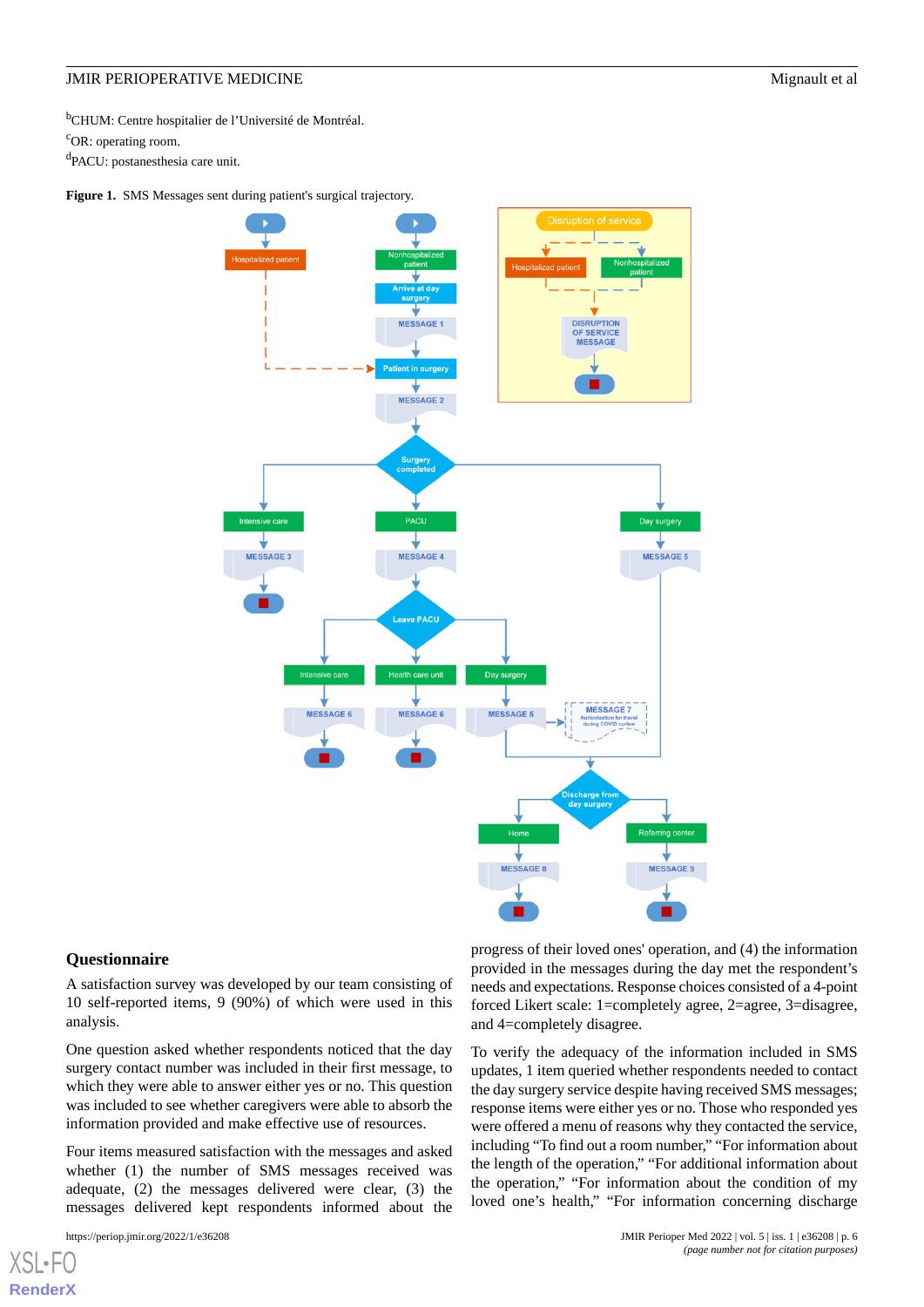time," "For the address of the hospital," and 1 open field to describe "Other."

In line with Howe et al [\[36](#page-12-2)], overall satisfaction was assessed with the question "On a scale of 1 to 5, how would you rate your overall satisfaction with the SMS application? (with 1 being completely dissatisfied and 5 being completely satisfied)?" One open-ended question asked respondents whether they had any suggestions or comments following their experience with the messaging system.

Anxiety was measured by the single question "On a scale of 1 to 10, to what level did receiving text messages reduce your anxiety about your loved one's surgical journey? (with 1 being not at all reduced and 10 being greatly reduced)?"

#### **Data Analysis**

Anonymized data were exported from Lime Survey into Microsoft Excel for analysis. Results are expressed using descriptive statistics, frequencies, percentages, and mean scores. Spearman correlation was used to measure the association between total satisfaction and reduction in anxiety. "Other" reasons for having to contact the day surgery were described. Responses to the open-ended question that asked for comments or suggestions about the platform were analyzed by the team; similar items were coded and grouped into unique categories; frequencies are reported for these categories. Missing data were approximately 1%, and thus case-wise deletion was used to obtain all descriptive statistics [[46](#page-12-15)[,47](#page-12-16)].

## *Results*

#### **Users and Communication**

Of the 8129 surgeries scheduled between January 14 and July 13, 2021, caregivers waiting for 6149 (75.6% participation rate) surgeries agreed to use the SMS system. A total of 34,129 messages were sent, resulting in an average of 5.6 messages per user. From 2088 respondents, 69 (3.3%) errors were considered technical issues (ie, software malfunction). Negative feedback included messages sent at a time that did not correspond with the surgical schedule, were missing, or were repeated. The staff may have incorrectly entered the time of surgery in the software; at other times, the origin of the error was not known. A few caregivers reported they did not receive SMS messages, an error

<span id="page-6-0"></span>

|  |  | Table 2. Caregiver satisfaction with SMS <sup>a</sup> messages. |  |  |  |
|--|--|-----------------------------------------------------------------|--|--|--|
|--|--|-----------------------------------------------------------------|--|--|--|

that was determined to be due to incorrect phone numbers being linked to the caregivers, due to either caregiver or staff error in providing or recording the phone numbers. Information technology network downtime and power outages occurred twice; caregivers received the message drafted for this purpose, although some respondents noted the delay and a lack of communication in the open-ended question on satisfaction with the service. Other errors were determined to be a lack of human care coordination with the SMS messages. Caregivers reported mistimed instructions for pick-up of patients (too early) or an absence of expected communication from the nurse postoperatively.

#### **Level of Caregiver Satisfaction and Anxiety**

The satisfaction questionnaire was sent to all 6149 respondents 1 working day after surgery, of which 2088 (34%) completed it. A majority of respondents (1511/2054, 73.6%) endorsed yes (they had seen the phone number provided in the first SMS sent) versus no (543/2054, 26.4%).

Satisfaction with messages was high, with the majority of respondents claiming they completely agreed that the number of messages received was adequate (1476/2085, 70.8%), clear (1545/2077, 74.4%), informative (1488/2078, 71.6%), and met their needs (1234/2077, 59.4%); see [Table 2](#page-6-0).

Approximately 1 (20%) in 5 caregivers (425/2055, 20.7%) needed to contact the day surgery unit. Reasons for this communication are described in [Table 3.](#page-7-0)

Other reasons (78/425, 18.4%) for contacting the OR included questions or comments pertaining to surgery cancellations or delays, longer-than-normal perceived length between SMS messages, permission to visit the patient, planning of travel for patient transport home, clarification of messages or the SMS process, worry and stress about the patient, and trouble with the SMS system. Overall satisfaction with the app had an average score of 4.5 out of 5 (2041/2088, 97.7%).

In response to how SMS messages reduced anxiety in relation to the patient's surgical journey, caregivers reported an average score of 8.2 out of 10 (2046/2088, 98%), where 10 represented "greatly reduced." Spearman correlation revealed that the overall score in satisfaction was highly correlated with the reduction in anxiety  $(r_s=0.608, P<.001)$ .

| Item                                                                                                       | Completely agree, n (%) | Agree, $n$ $(\%)$ | Disagree, $n$ $(\%)$ | Completely disagree, n (%) | Total, N |
|------------------------------------------------------------------------------------------------------------|-------------------------|-------------------|----------------------|----------------------------|----------|
| The number of SMS messages received was<br>adequate.                                                       | 1476 (70.8)             | 501 (24.0)        | 73(3.5)              | 35(1.7)                    | 2085     |
| The messages delivered were clear.                                                                         | 1545 (74.4)             | 468(22.5)         | 45(2.2)              | 19(0.9)                    | 2077     |
| The messages delivered kept caregivers in-<br>formed about the progress of their loved one's<br>operation. | 1488 (71.6)             | 475 (22.9)        | 89(4.3)              | 26(1.2)                    | 2078     |
| The information provided in the messages<br>during the day met the caregiver's expectations<br>and needs.  | 1234 (59.4)             | 651 (31.3)        | 147(7.1)             | 45(2.2)                    | 2077     |

<sup>a</sup>SMS: short messaging service.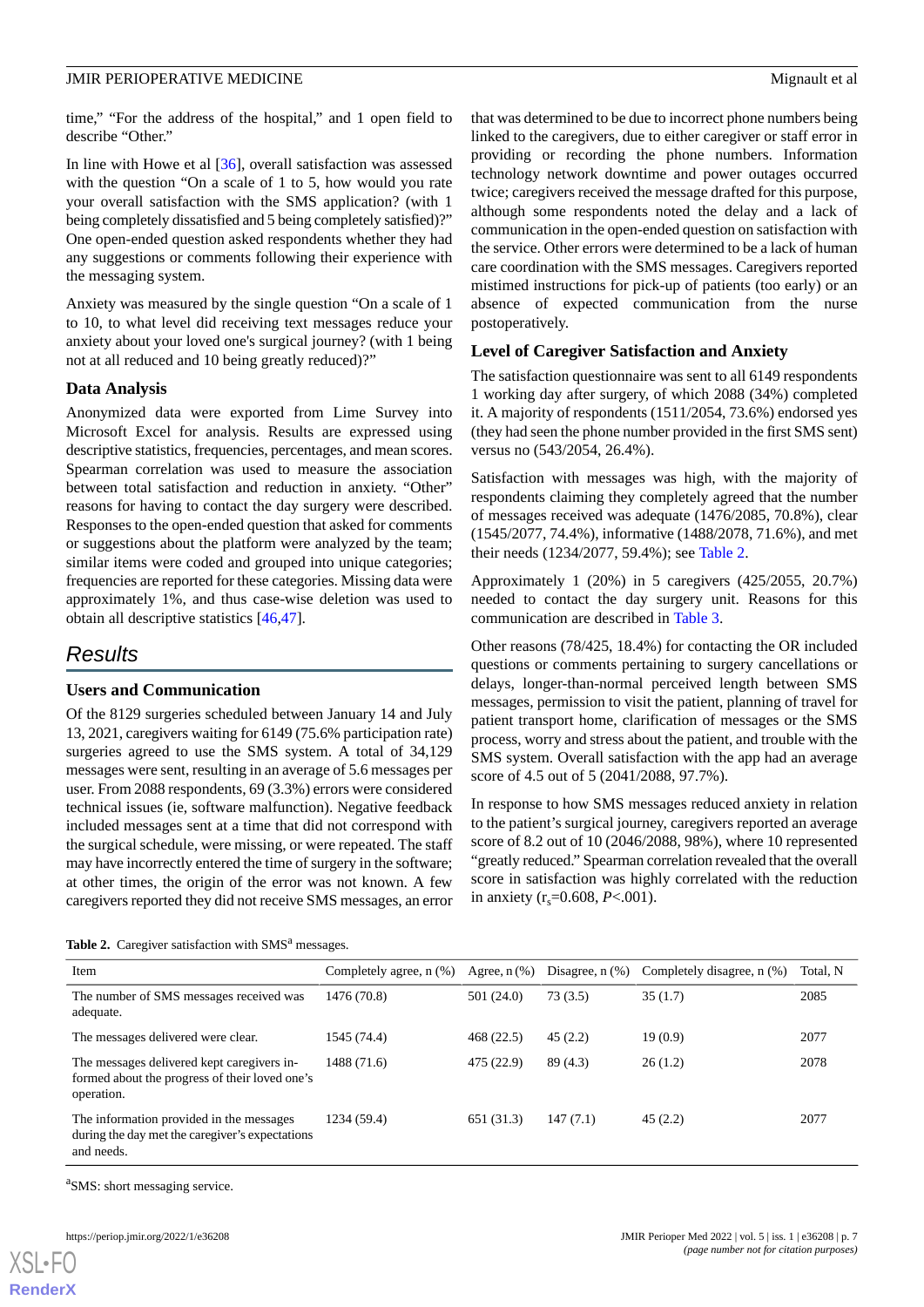## JMIR PERIOPERATIVE MEDICINE MEDICINE

<span id="page-7-0"></span>Table 3. Reasons caregivers contacted day surgery despite having received SMS<sup>a</sup> messages (N=425).

| Reason                                                       | Caregivers, $n$ (%) <sup>b</sup> |
|--------------------------------------------------------------|----------------------------------|
| To find out a room number                                    | 56 (13.2)                        |
| For information about the length of the surgery              | 89 (20.9)                        |
| For additional information about the surgery                 | 126(29.6)                        |
| For information about the condition of my loved one's health | 217(51.1)                        |
| For information concerning discharge time                    | 113(26.6)                        |
| For the address of the hospital                              | 7(1.6)                           |
| Other                                                        | 78 (18.4)                        |

<sup>a</sup>SMS: short messaging service.

<sup>b</sup>Categories are not mutually exclusive, and thus percentages do not add up to 100%.

#### **Caregiver Comments**

The majority of respondents (1360/2088, 65.1%) answered the open-ended question regarding their experience; comments were

subsequently collapsed into 7 unique categories and 20 subcategories to obtain a total of 2078 comments (see [Table 4\)](#page-8-0). Caregivers provided feedback not only for the SMS service but also for their experience worldwide.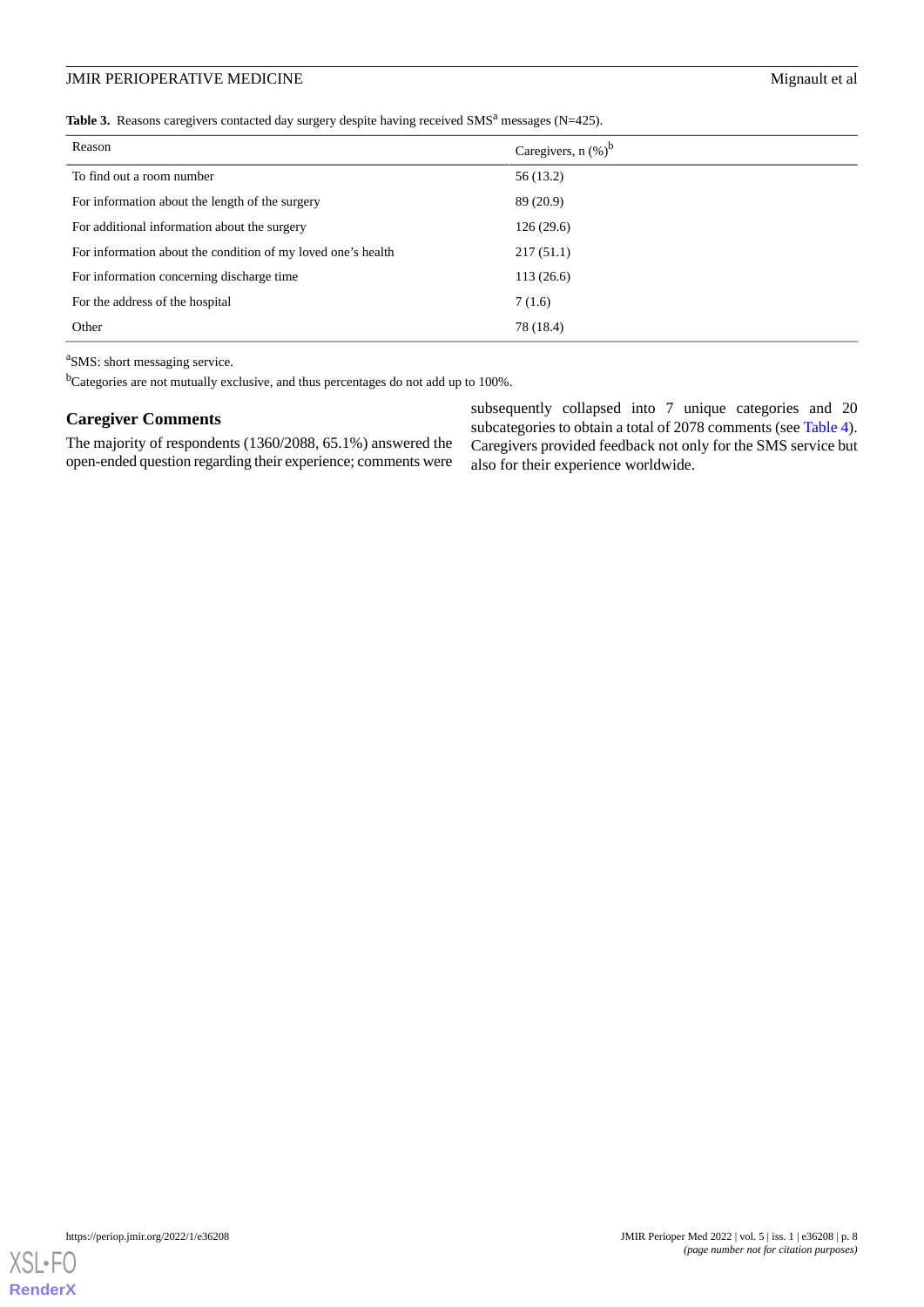<span id="page-8-0"></span>Table 4. Subcategories of commentary provided by caregivers (N=2078).

| Category                                                         | Caregivers, n (%) |  |  |
|------------------------------------------------------------------|-------------------|--|--|
| Positive feedback $(n=1293, 62.2\%)$                             |                   |  |  |
| Positive comments, thanks, and congratulations                   | 492 (38.0)        |  |  |
| Specific positive feedback on the SMS <sup>a</sup> system        | 633 (49.0)        |  |  |
| Positive feedback on the surgical experience                     | 87(6.7)           |  |  |
| Reduced anxiety                                                  | 81 (6.3)          |  |  |
| Desire for more information (n=352, 17.0%)                       |                   |  |  |
| Would have liked to know the room number of their loved one      | 43 (12.2)         |  |  |
| Would like to know state of health of the patient                | 152 (43.2)        |  |  |
| Surgeon's call important                                         | 15(4.3)           |  |  |
| Would like to know how long each segment of wait is              | 93 (26.4)         |  |  |
| Discharge information not detailed or precise enough             | 49 (13.9)         |  |  |
| Negative feedback (n=139, 6.7%)                                  |                   |  |  |
| Was stressful                                                    | 12(8.7)           |  |  |
| Mistimed SMS                                                     | 64 (46.0)         |  |  |
| Delays between SMS messages too long                             | 48 (34.5)         |  |  |
| Dissatisfied with the message system                             | 15(10.8)          |  |  |
| Software error (n=69, 3.3%)                                      |                   |  |  |
| Number or delivery of texts incorrect                            | 69 (100.0)        |  |  |
| Constructive criticism (n=58, 2.8%)                              |                   |  |  |
| Messages need to be clarified.                                   | 27(46.6)          |  |  |
| Messages feel impersonal in their tone.                          | 21 (36.2)         |  |  |
| The SMS should also be provided in English.                      | 10(17.2)          |  |  |
| Dissatisfied with experience at the OR <sup>b</sup> (n=38, 1.8%) |                   |  |  |
| Surgery delayed or cancelled                                     | 38 (100.0)        |  |  |
| Incomplete comments or other issues (n=129, 6.2%)                |                   |  |  |
| Unclear or incomplete messages                                   | 55 (42.6)         |  |  |
| Comments about other issues or departments (eg, security)        | 74 (57.4)         |  |  |

<sup>a</sup>SMS: short messaging service.

<sup>b</sup>OR: operating room.

## *Discussion*

## **Principal Findings**

The purpose of this paper was to describe an SMS-based digital health initiative that aims to improve communication between surgical teams and caregivers during the time of surgery. The SMS platform was specifically designed to improve caregiver satisfaction with care and to reduce caregiver anxiety. Caregiver reports of satisfaction with the messages and the initiative were high. Caregivers also reported a positive effect on anxiety reduction and offered constructive feedback on how to improve the quality, content, and method of delivery of information.

The results of this study confirm that integrating a standardized system of intraoperative messages in the clinical information system of an OR can enable SMS updates that can be sent in

[XSL](http://www.w3.org/Style/XSL)•FO **[RenderX](http://www.renderx.com/)**

real time to those waiting for loved ones undergoing surgery. Unlike other context-specific innovations, this initiative was integrated with the existing hospital's software infrastructure and was thus generalizable to other settings using clinical information system management software. SMS communication for surgical updates is now a permanent service being offered throughout the CHUM.

This project and its outcomes support the vision of the World Health Organization (WHO) Global Strategy on Digital Health for 2020-2025 [\[48](#page-12-17)], which states that digital innovations will be valued and adopted if they are accessible and sustainable, increase efficiency in the delivery of care, and protect the privacy of patient health information. This initiative was piloted and then implemented for testing just as COVID-19 restrictions were rendering access to hospital wait areas impossible. Thousands of caregivers were able to receive SMS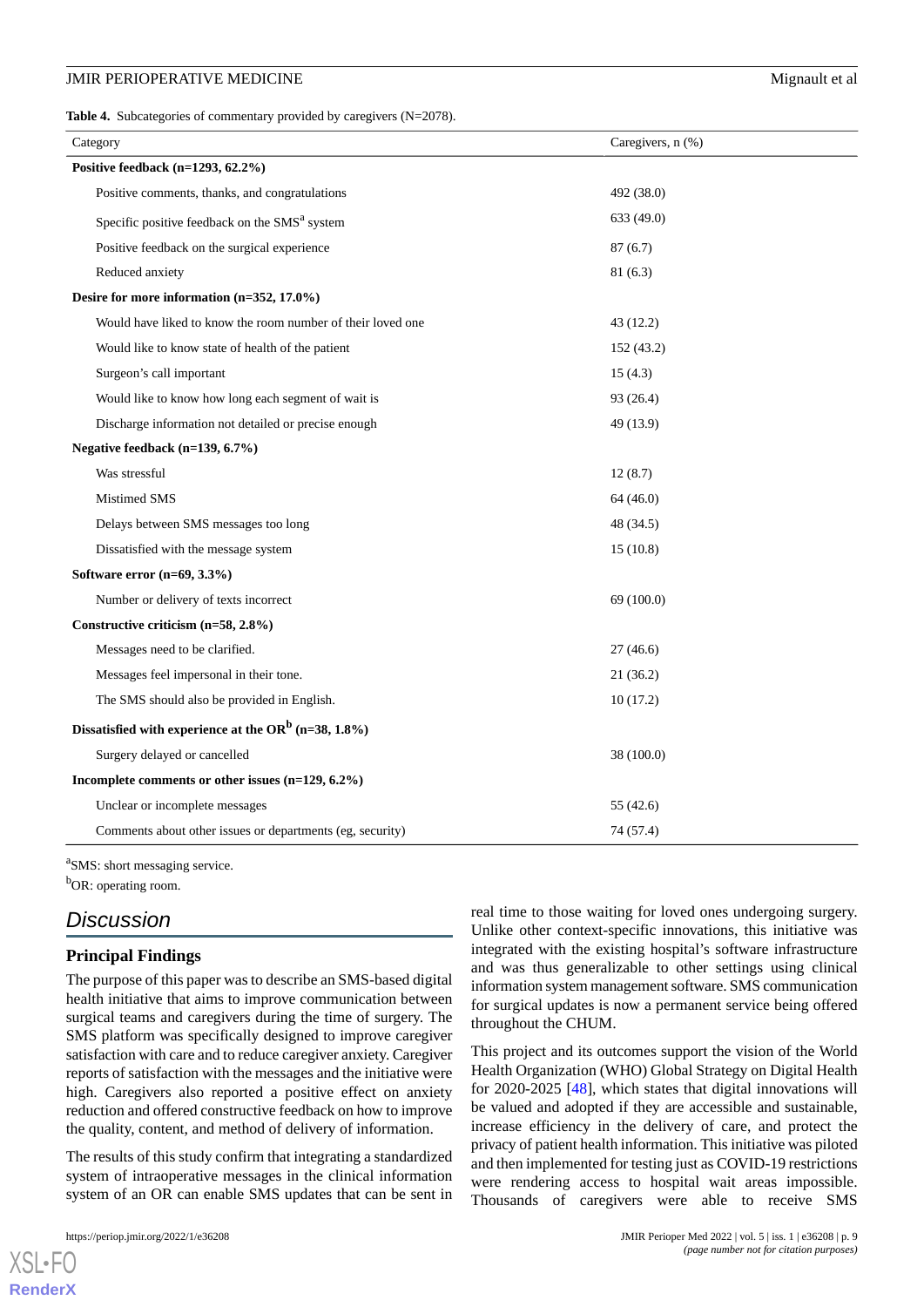communication about their loved ones, in addition to care as usual. To the best of our knowledge, this study has the largest sample size to date for intraoperative messaging.

#### **Satisfaction With Messages**

Overall, caregiver satisfaction was high. Due to the wide range of surgical specialties involved in this project, there were many combinations of patient trajectories and timing (see [Figure 1\)](#page-5-0), and thus, the number and frequency of messages differed. Despite this, over 90% of respondents agreed or completely agreed that the information provided was clear and adequate, kept them informed about their loved one's progress, and met their expectations. Of the caregivers who needed to contact the day surgery, many had concerns with regard to the evolution of surgery and the condition of their loved one's health (see [Table 3](#page-7-0)). The SMS messages did not contain individualized health information in order to avoid a breach of patient privacy.

Caregiver worries were addressed by talking with a staff member, providing insight into avenues for future modifications to the timing and content of updates. Updates may be better received if they can be provided more frequently and with more patient-specific content. This recommendation was specifically noted by caregivers in their suggestions for improvements. In line with this commentary are those suggestions made by caregivers participating in an intervention that provided intensive care unit patients' families with daily updates by SMS [[31\]](#page-12-0). In 32.3% of participants, feedback regarding the updates was that they contained "sparse and not very concrete" information about their loved ones [\[31](#page-12-0)]. Patient information that is curated was described by Globus et al [\[49](#page-12-18)]. Parents of infants in neonatal intensive care—who undergo extremely stressful separations from their babies daily—received SMS updates once a day that included information that was both nonmedical (eg, location of crib) and medical (eg, babies' weight, procedures performed). As a result, parents reported feeling more at ease in approaching medical staff and more satisfied with regular information provision concerning their infant's medical status. Thus, without dehumanizing the patient-provider experience, SMS messages have the power to contribute to the continuum of care and empower caregivers with information.

#### **Anxiety**

Those who wait are heavily emotionally invested in the information they seek and report the wait as being a time of constant anxiety and exhausting vigilance, which is diminished slightly by human interaction and, then, the end of surgery [[6](#page-11-22)[,50](#page-12-19)]. Overall, caregiver anxiety was reduced to a large extent (score=8.2 out of 10) by receiving communication from the OR, suggesting that the messages were effective at reducing intraoperative stress. This was the second goal of the initiative. This effect was confirmed in the commentary that was freely provided in open-ended answers and was part of the reason a measure of anxiety was included after the pilot phase. The positive effect of reducing anxiety using SMS intraoperative updates has been demonstrated in a range of surgical specialties using controlled studies [\[33](#page-12-4),[34,](#page-12-5)[36](#page-12-2)]; here, we confirmed their findings. It is important to address anxiety to reduce adverse outcomes seen in caregivers that persist postoperatively. These include fear of death of a loved one, frustration, anger, guilt,

[XSL](http://www.w3.org/Style/XSL)•FO **[RenderX](http://www.renderx.com/)**

and other lasting psychological and physical disturbances  $[7,51,53]$  $[7,51,53]$  $[7,51,53]$  $[7,51,53]$  $[7,51,53]$ .

#### **Global Satisfaction**

The reduction in anxiety seen in this project may have been an essential driver in the overall satisfaction scores of 90% (or 4.5 out of 5), as the 2 were highly correlated. This level of satisfaction is in line with Gordon et al [\[32](#page-12-1)], where 94.3% of caregivers responded they "enjoyed this software" in response to receiving 7 email or SMS customized intraoperative updates. Receiving mobile-based messages also offers caregivers the freedom to better plan their wait and may thus influence their overall experience. Prior to COVID-19-mandated off-site waiting, leaving the hospital was reported as a coping strategy used by parents of oncology patients who could not bear to sit in a waiting room during their child's surgery [\[7](#page-11-2)]. Instead, while waiting for news, they filled "unoccupied" time with "occupied" time [[54\]](#page-12-22) and fared better in terms of anxiety and distress, as reported by parents who stayed at the hospital.

#### **Future Directions**

Evidence from future controlled and qualitative studies may result in intraoperative text-based communication systems such as this one becoming a permanent adjunct to the standard of care. Aside from clinical applications, the platform may also serve as a skeleton upon which other perioperative communication interventions can extend their research capacity. For example, Farias et al [\[29](#page-11-21)] tested a perioperative communication and support system that delivered messages by SMS to parents of children undergoing tonsillectomy. Parents were contacted both before and after, but not during, the surgery. Interviews with parents revealed that even though the messages were automated, parents felt continuously supported and that they would have appreciated receiving more information and more messages. Adding the intraoperative period using a system such as the one installed at the CHUM may have been well received by the parents.

#### **Limitations**

This initiative had a few notable limitations. First, for caregivers who waited for surgeries that spanned many hours, receiving messages at strategic trajectory-related time points may not have satisfied the desire to know how the surgical procedure itself was evolving. Future iterations should include updates that are sent at a minimal interval in order to prevent delay-related anxiety and concern in those who are waiting. Second, caregivers were required to understand written French and own and be comfortable using a network-supported mobile phone capable of receiving text-based messages. However, a quarter of those approached opted not to use the SMS platform. It may have been that among those caregivers who declined, some were not able to communicate in French or at ease with digital technology. To attain *digital health equity* for patient health initiatives, designs should consider socioeconomic determinants of health [[55\]](#page-13-0). For example, not all health care users have access to technology or the eHealth literacy needed to navigate digital tools. There were no demographic and socioeconomic data collected from caregivers that may have provided insight into how the technology was received and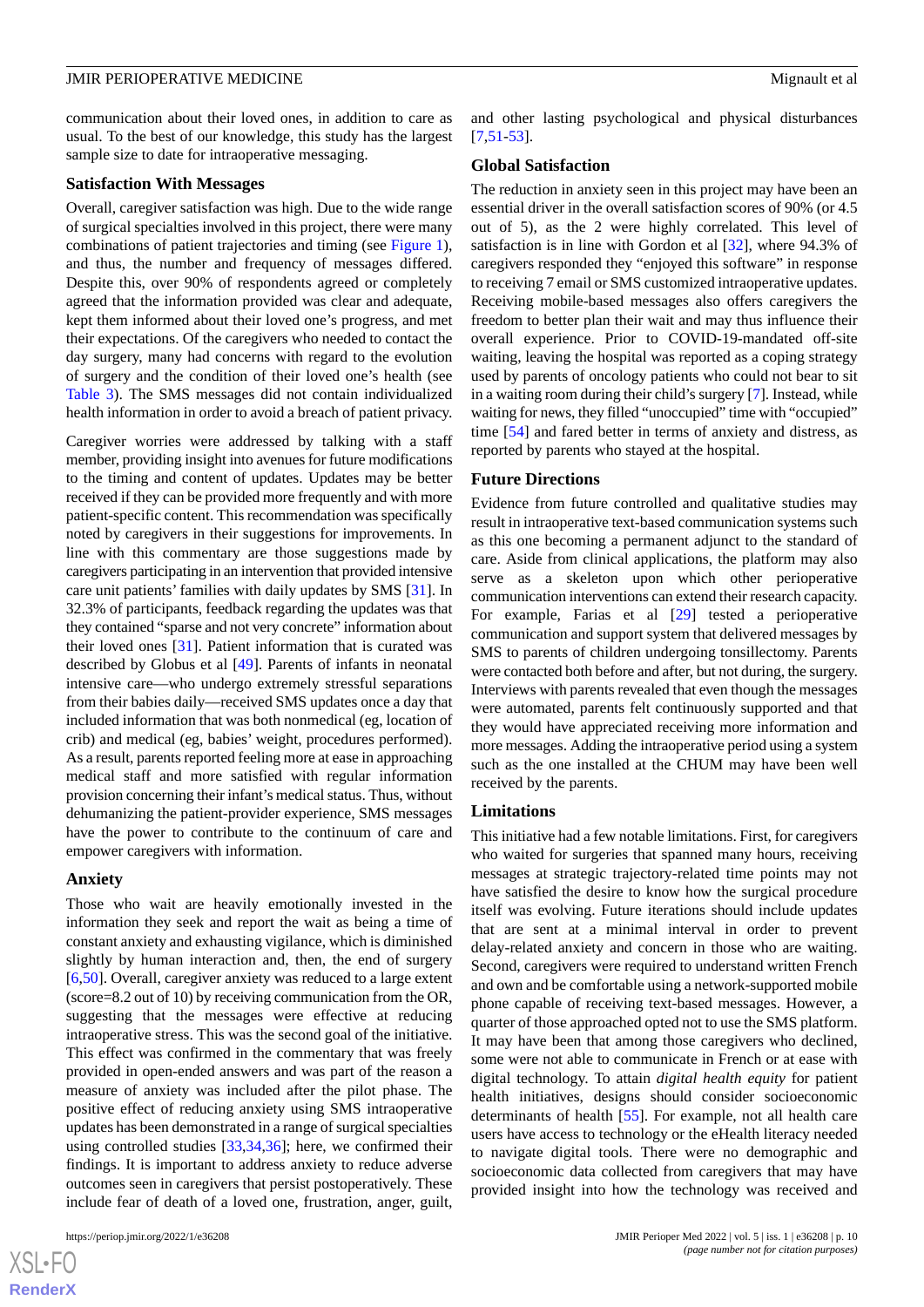appreciated. Collecting this data in the future will allow for more nuanced analyses to identify predictors of acceptability, satisfaction, and anxiety reduction. Third, our response rate was 34% (n=2088), which is approximately 10% lower than average controlled studies with surgical patients and health care providers [[56\]](#page-13-1) and online surveys generally [\[57](#page-13-2)]. A higher response rate from a future study using the same platform will help inform the outcomes reported by this cohort [\[58](#page-13-3)]. Fourth, no control group was used, nor were health care providers or administrators included at this stage. Future assessments of this service would benefit from a control group as well as professionals to help assess degrees of effect and acceptability and to gather feedback for improvement. Future research planned by the team should include a 2-armed randomized prospective study to determine the impact of this innovation. Finally, errors in message delivery were reported by 69 (3.3%) of 2088 caregivers. Regulatory agencies require that hospitals maintain mechanisms to protect against accidental disclosure or loss of patient health information [\[59](#page-13-4),[60](#page-13-5)]. Thus, although the SMS messages did not reveal any personal information, careful

staff training and system checks should be put in place to help eliminate instances of messages being sent at the wrong surgical time, to an incorrect number, or not at all.

#### **Conclusions**

Due to the increasing prevalence of smartphone ownership, text-based messaging has become an indispensable tool in patient and caregiver surgical care [[26\]](#page-11-18). Here, we described an innovative SMS-based communication system to keep caregivers, family members, and friends up to date on the surgical trajectory of their loved ones. This initiative has informed best practices for hospital-wide implementation and has provided evidence-based data for a scaled-up version of SMS communication in a surgical setting in any hospital. Feasible and acceptable, SMS messages are likely to be a vital adjunct to in-person communication, as they have the potential to reduce the burden of health care professionals and increase efficiency. Importantly, they can also satisfy the tenets of PFCC and contribute to improved overall health care. In the context of COVID-19, adapting to technologically supported methods of safely sharing patient information will be paramount.

#### **Acknowledgments**

The authors would like to thank the staff, patients, and families of patients from Centre hospitalier de l'Université de Montréal for their participation. We also gratefully acknowledge the support of management in helping implement this novel platform, particularly Marjolaine Bastien, Imad Hassouni, Marie-France Valat, Ginette Daviau, and Janike Paquette. We thank Luigi Lepanto and Marc Pépin, who gave their support for this initiative, and thank Pascal Mondoloni for his assistance with the conceptualization and implementation of the Short Messaging Service system. We thank Roxanne St-Cyr for her help in developing the wording of the messages. Finally, we express our gratitude to Carl Davidson-Desbien, Mireille Dessurault, and Sherley Durand from General Electric Healthcare as they adapted the operating room (OR) clinical information software and made this project possible.

#### **Authors' Contributions**

AM, É Maillet, É Matetsa, and SD were responsible for the conception, design, and data collection for this initiative. SR and ETN analyzed and interpreted the data. SR and ETN drafted the initial manuscript, while SD created the algorithm graphic. All authors made critical revisions to the intellectual content and gave their final approval of the version to be published.

#### **Conflicts of Interest**

None declared.

#### **Multimedia Appendix 1**

Satisfaction survey: original French. [[PDF File \(Adobe PDF File\), 4320 KB](https://jmir.org/api/download?alt_name=periop_v5i1e36208_app1.pdf&filename=d74c77dd4027b1e3c199aad51bd6c8db.pdf)-[Multimedia Appendix 1\]](https://jmir.org/api/download?alt_name=periop_v5i1e36208_app1.pdf&filename=d74c77dd4027b1e3c199aad51bd6c8db.pdf)

#### <span id="page-10-0"></span>**Multimedia Appendix 2**

Satisfaction survey: English translation. [[DOCX File , 20 KB](https://jmir.org/api/download?alt_name=periop_v5i1e36208_app2.docx&filename=5ef08b53b6722dae40414e1372fbe357.docx)-[Multimedia Appendix 2\]](https://jmir.org/api/download?alt_name=periop_v5i1e36208_app2.docx&filename=5ef08b53b6722dae40414e1372fbe357.docx)

#### <span id="page-10-1"></span>**References**

- 1. Davis Y, Perham M, Hurd AM, Jagersky R, Gorman WJ, Lynch-Carlson D, et al. Patient and family member needs during the perioperative period. J Perianesth Nurs 2014 Apr;29(2):119-128. [doi: [10.1016/j.jopan.2013.05.013\]](http://dx.doi.org/10.1016/j.jopan.2013.05.013) [Medline: [24661481](http://www.ncbi.nlm.nih.gov/entrez/query.fcgi?cmd=Retrieve&db=PubMed&list_uids=24661481&dopt=Abstract)]
- 2. Stamenkovic DM, Rancic NK, Latas MB, Neskovic V, Rondovic GM, Wu JD, et al. Preoperative anxiety and implications on postoperative recovery: what can we do to change our history. Minerva Anestesiol 2018 Nov;84(11):1307-1317 [\[FREE](https://www.minervamedica.it/index2.t?show=R02Y2018N11A1307) [Full text\]](https://www.minervamedica.it/index2.t?show=R02Y2018N11A1307) [doi: [10.23736/S0375-9393.18.12520-X\]](http://dx.doi.org/10.23736/S0375-9393.18.12520-X) [Medline: [29624026\]](http://www.ncbi.nlm.nih.gov/entrez/query.fcgi?cmd=Retrieve&db=PubMed&list_uids=29624026&dopt=Abstract)
- 3. Hui WJ, Pikkarainen M, Nah SA, Nah SNJ, Pölkki T, Wang W, et al. Parental experiences while waiting for children undergoing surgery in Singapore. J Pediatr Nurs 2020;52:e42-e50. [doi: [10.1016/j.pedn.2020.01.004\]](http://dx.doi.org/10.1016/j.pedn.2020.01.004) [Medline: [31983480](http://www.ncbi.nlm.nih.gov/entrez/query.fcgi?cmd=Retrieve&db=PubMed&list_uids=31983480&dopt=Abstract)]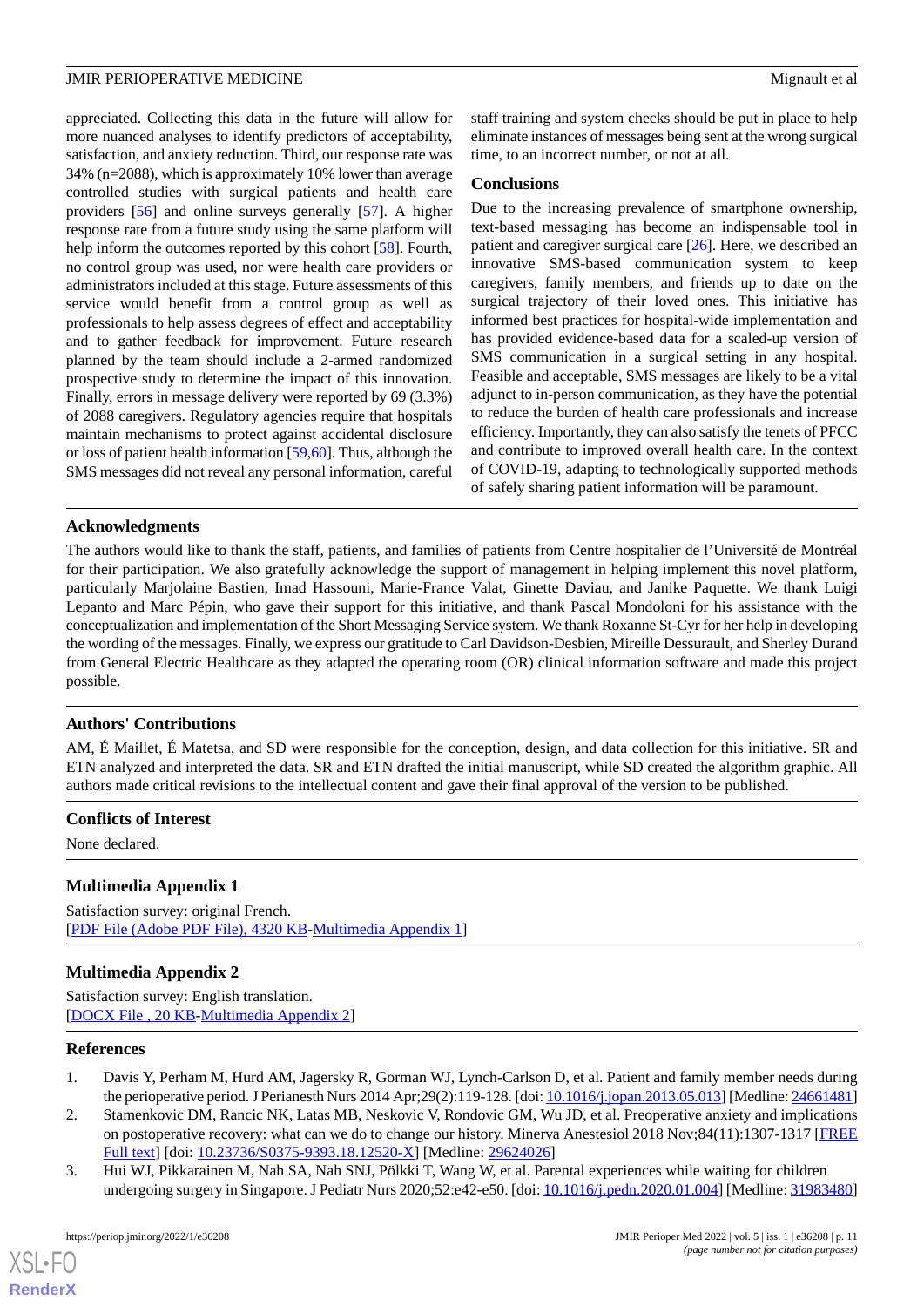- <span id="page-11-0"></span>4. Information and Privacy Commissioner of Ontario. The Surgical Safety Checklist: A Must for Hospitals Performing Surgery. Toronto, Ontario: Information and Privacy Commissioner of Ontario; 2009:2009.
- <span id="page-11-1"></span>5. Colussi G, Frutos E, Rapisarda R, Sommer J, Descalzo J, Plazzotta F, et al. Information needs at the O.R. waiting room. Stud Health Technol Inform 2021 May 27;281:921-925. [doi: [10.3233/SHTI210313](http://dx.doi.org/10.3233/SHTI210313)] [Medline: [34042808](http://www.ncbi.nlm.nih.gov/entrez/query.fcgi?cmd=Retrieve&db=PubMed&list_uids=34042808&dopt=Abstract)]
- <span id="page-11-22"></span><span id="page-11-2"></span>6. Trimm DR, Sanford JT. The process of family waiting during surgery. J Fam Nurs 2010 Nov;16(4):435-461. [doi: [10.1177/1074840710385691\]](http://dx.doi.org/10.1177/1074840710385691) [Medline: [21051758\]](http://www.ncbi.nlm.nih.gov/entrez/query.fcgi?cmd=Retrieve&db=PubMed&list_uids=21051758&dopt=Abstract)
- 7. Gabriel MG, Wakefield CE, Vetsch J, Karpelowsky JS, Darlington AE, Cohn RJ, ANZCHOG Survivorship Study Group. Paediatric surgery for childhood cancer: lasting experiences and needs of children and parents. Eur J Cancer Care (Engl) 2019 Sep;28(5):e13116. [doi: [10.1111/ecc.13116](http://dx.doi.org/10.1111/ecc.13116)] [Medline: [31184790\]](http://www.ncbi.nlm.nih.gov/entrez/query.fcgi?cmd=Retrieve&db=PubMed&list_uids=31184790&dopt=Abstract)
- <span id="page-11-4"></span><span id="page-11-3"></span>8. Hart JL, Turnbull AE, Oppenheim IM, Courtright KR. Family-centered care during the COVID-19 Era. J Pain Symptom Manage 2020 Aug 22;60(2):e93-e97 [[FREE Full text](http://europepmc.org/abstract/MED/32333961)] [doi: [10.1016/j.jpainsymman.2020.04.017](http://dx.doi.org/10.1016/j.jpainsymman.2020.04.017)] [Medline: [32333961](http://www.ncbi.nlm.nih.gov/entrez/query.fcgi?cmd=Retrieve&db=PubMed&list_uids=32333961&dopt=Abstract)]
- <span id="page-11-5"></span>9. National Guideline Centre. Evidence Review for Information and Support Needs: Perioperative Care in Adults: Evidence Review A. London, UK: National Institute for Health and Care Excellence; 2020. URL: [https://www.ncbi.nlm.nih.gov/](https://www.ncbi.nlm.nih.gov/books/NBK561960/) [books/NBK561960/](https://www.ncbi.nlm.nih.gov/books/NBK561960/)
- <span id="page-11-6"></span>10. Leske JS. Intraoperative progress reports decrease family members' anxiety. AORN Journal 1996 Sep;64(3):424-436. [doi: [10.1016/s0001-2092\(06\)63055-x](http://dx.doi.org/10.1016/s0001-2092(06)63055-x)] [Medline: [8876922\]](http://www.ncbi.nlm.nih.gov/entrez/query.fcgi?cmd=Retrieve&db=PubMed&list_uids=8876922&dopt=Abstract)
- <span id="page-11-7"></span>11. Newton L, Sulman C. Use of text messaging to improve patient experience and communication with pediatric tonsillectomy patients. Int J Pediatr Otorhinolaryngol 2018 Oct;113:213-217. [doi: [10.1016/j.ijporl.2018.07.048](http://dx.doi.org/10.1016/j.ijporl.2018.07.048)] [Medline: [30173988](http://www.ncbi.nlm.nih.gov/entrez/query.fcgi?cmd=Retrieve&db=PubMed&list_uids=30173988&dopt=Abstract)]
- <span id="page-11-8"></span>12. Jordan AL, Rojnica M, Siegler M, Angelos P, Langerman A. Surgeon-family perioperative communication: surgeons' self-reported approaches to the "surgeon-family relationship". J Am Coll Surg 2014 Nov;219(5):958-967. [doi: [10.1016/j.jamcollsurg.2014.05.019\]](http://dx.doi.org/10.1016/j.jamcollsurg.2014.05.019) [Medline: [25256372](http://www.ncbi.nlm.nih.gov/entrez/query.fcgi?cmd=Retrieve&db=PubMed&list_uids=25256372&dopt=Abstract)]
- <span id="page-11-9"></span>13. Insitute for Patient and Family Centered Care. Patient- and Family-Centered Care. URL: [https://www.ipfcc.org/about/pfcc.](https://www.ipfcc.org/about/pfcc.html) [html](https://www.ipfcc.org/about/pfcc.html) [accessed 2021-07-01]
- 14. Lerman Y, Kara I, Porat N. Nurse liaison: the bridge between the perioperative department and patient accompaniers. AORN J 2011 Oct;94(4):385-392. [doi: [10.1016/j.aorn.2011.01.019\]](http://dx.doi.org/10.1016/j.aorn.2011.01.019) [Medline: [21967912\]](http://www.ncbi.nlm.nih.gov/entrez/query.fcgi?cmd=Retrieve&db=PubMed&list_uids=21967912&dopt=Abstract)
- 15. Herd HA, Rieben MA. Establishing the surgical nurse liaison role to improve patient and family member communication. AORN J 2014 May;99(5):594-599. [doi: [10.1016/j.aorn.2013.10.024\]](http://dx.doi.org/10.1016/j.aorn.2013.10.024) [Medline: [24766921\]](http://www.ncbi.nlm.nih.gov/entrez/query.fcgi?cmd=Retrieve&db=PubMed&list_uids=24766921&dopt=Abstract)
- <span id="page-11-10"></span>16. Stefan KA. The nurse liaison in perioperative services: a family-centered approach. AORN J 2010 Aug;92(2):150-157. [doi: [10.1016/j.aorn.2009.11.070\]](http://dx.doi.org/10.1016/j.aorn.2009.11.070) [Medline: [20678604](http://www.ncbi.nlm.nih.gov/entrez/query.fcgi?cmd=Retrieve&db=PubMed&list_uids=20678604&dopt=Abstract)]
- <span id="page-11-11"></span>17. Micheli AJ, Curran-Campbell S, Connor L. The evolution of a surgical liaison program in a children's hospital. AORN J 2010 Aug;92(2):158-168. [doi: [10.1016/j.aorn.2010.02.014](http://dx.doi.org/10.1016/j.aorn.2010.02.014)] [Medline: [20678605\]](http://www.ncbi.nlm.nih.gov/entrez/query.fcgi?cmd=Retrieve&db=PubMed&list_uids=20678605&dopt=Abstract)
- <span id="page-11-12"></span>18. Hanson-Heath CA, Muller LM, Cunningham MF. Evaluating enhancements to a perioperative nurse liaison program. AORN J 2016 Apr;103(4):414-420 [[FREE Full text](http://europepmc.org/abstract/MED/27004504)] [doi: [10.1016/j.aorn.2016.01.017](http://dx.doi.org/10.1016/j.aorn.2016.01.017)] [Medline: [27004504\]](http://www.ncbi.nlm.nih.gov/entrez/query.fcgi?cmd=Retrieve&db=PubMed&list_uids=27004504&dopt=Abstract)
- <span id="page-11-13"></span>19. Muldoon M, Cheng D, Vish N, Dejong S, Adams J. Implementation of an informational card to reduce family members' anxiety. AORN J 2011 Sep;94(3):246-253. [doi: [10.1016/j.aorn.2011.01.016](http://dx.doi.org/10.1016/j.aorn.2011.01.016)] [Medline: [21884844](http://www.ncbi.nlm.nih.gov/entrez/query.fcgi?cmd=Retrieve&db=PubMed&list_uids=21884844&dopt=Abstract)]
- <span id="page-11-14"></span>20. Egeth M, Soosaar J, Shames A, Margolies R, Gurnaney H, Rehman M. Operative heuristics: optimizing perioperative status boards. Biomed Instrum Technol 2013;Suppl:64-67. [doi: [10.2345/0899-8205-47.s2.64\]](http://dx.doi.org/10.2345/0899-8205-47.s2.64) [Medline: [24111774\]](http://www.ncbi.nlm.nih.gov/entrez/query.fcgi?cmd=Retrieve&db=PubMed&list_uids=24111774&dopt=Abstract)
- <span id="page-11-15"></span>21. Andrews SM. Patient family-centered care in the ambulatory surgery setting. J Perianesth Nurs 2009 Aug;24(4):244-246. [doi: [10.1016/j.jopan.2009.05.100](http://dx.doi.org/10.1016/j.jopan.2009.05.100)] [Medline: [19647662\]](http://www.ncbi.nlm.nih.gov/entrez/query.fcgi?cmd=Retrieve&db=PubMed&list_uids=19647662&dopt=Abstract)
- <span id="page-11-16"></span>22. Koçyiğit M, Yilmaz G, Aksoy UM. STAI test for evaluating the effect of showing surgery videos in the preoperative period on the anxiety levels of parents of children undergoing adenoidectomy or adenotonsillectomy. KBB ve BBC Dergisi 2020;28(2):131-140. [doi: [10.24179/kbbbbc.2020-74119](http://dx.doi.org/10.24179/kbbbbc.2020-74119)]
- <span id="page-11-18"></span><span id="page-11-17"></span>23. Carter AJ, Deselms J, Ruyle S, Morrissey-Lucas M, Kollar S, Cannon S, et al. Postanesthesia care unit visitation decreases family member anxiety. J Perianesth Nurs 2012 Feb;27(1):3-9. [doi: [10.1016/j.jopan.2011.10.004](http://dx.doi.org/10.1016/j.jopan.2011.10.004)] [Medline: [22264615](http://www.ncbi.nlm.nih.gov/entrez/query.fcgi?cmd=Retrieve&db=PubMed&list_uids=22264615&dopt=Abstract)]
- 24. Statistics Canada. Smartphone Personal Use and Selected Smartphone Habits by Gender and Age Group. URL: [https:/](https://www150.statcan.gc.ca/t1/tbl1/en/tv.action?pid=2210014301) [/www150.statcan.gc.ca/t1/tbl1/en/tv.action?pid=2210014301](https://www150.statcan.gc.ca/t1/tbl1/en/tv.action?pid=2210014301) [accessed 2022-04-21]
- <span id="page-11-20"></span>25. Lesher AP, Gavrilova Y, Ruggiero KJ, Evans HL. Surgery and the smartphone: can technology improve equitable access to surgical care? J Surg Res 2021 Jul;263:1-4. [doi: [10.1016/j.jss.2020.12.066\]](http://dx.doi.org/10.1016/j.jss.2020.12.066) [Medline: [33618217](http://www.ncbi.nlm.nih.gov/entrez/query.fcgi?cmd=Retrieve&db=PubMed&list_uids=33618217&dopt=Abstract)]
- <span id="page-11-19"></span>26. Lu K, Marino NE, Russell D, Singareddy A, Zhang D, Hardi A, et al. Use of short message service and smartphone applications in the management of surgical patients: a systematic review. Telemed J E Health 2018 Jun;24(6):406-414. [doi: [10.1089/tmj.2017.0123\]](http://dx.doi.org/10.1089/tmj.2017.0123) [Medline: [29111887](http://www.ncbi.nlm.nih.gov/entrez/query.fcgi?cmd=Retrieve&db=PubMed&list_uids=29111887&dopt=Abstract)]
- <span id="page-11-21"></span>27. Buck C, Keweloh C, Bouras A, Simoes EJ. Efficacy of short message service text messaging interventions for postoperative pain management: systematic review. JMIR Mhealth Uhealth 2021 Jun 16;9(6):e20199 [\[FREE Full text](https://mhealth.jmir.org/2021/6/e20199/)] [doi: [10.2196/20199\]](http://dx.doi.org/10.2196/20199) [Medline: [34132646](http://www.ncbi.nlm.nih.gov/entrez/query.fcgi?cmd=Retrieve&db=PubMed&list_uids=34132646&dopt=Abstract)]
- 28. Schwebel FJ, Larimer ME. Using text message reminders in health care services: a narrative literature review. Internet Interv 2018 Sep;13:82-104 [\[FREE Full text](https://linkinghub.elsevier.com/retrieve/pii/S2214-7829(18)30002-2)] [doi: [10.1016/j.invent.2018.06.002](http://dx.doi.org/10.1016/j.invent.2018.06.002)] [Medline: [30206523](http://www.ncbi.nlm.nih.gov/entrez/query.fcgi?cmd=Retrieve&db=PubMed&list_uids=30206523&dopt=Abstract)]
- 29. Farias N, Rose-Davis B, Hong P, Wozney L. An automated text messaging system (Tonsil-Text-To-Me) to improve tonsillectomy perioperative experience: exploratory qualitative usability and feasibility study. JMIR Perioper Med 2020 Jan 15;3(1):e14601 [[FREE Full text](http://europepmc.org/abstract/MED/33393931)] [doi: [10.2196/14601\]](http://dx.doi.org/10.2196/14601) [Medline: [33393931\]](http://www.ncbi.nlm.nih.gov/entrez/query.fcgi?cmd=Retrieve&db=PubMed&list_uids=33393931&dopt=Abstract)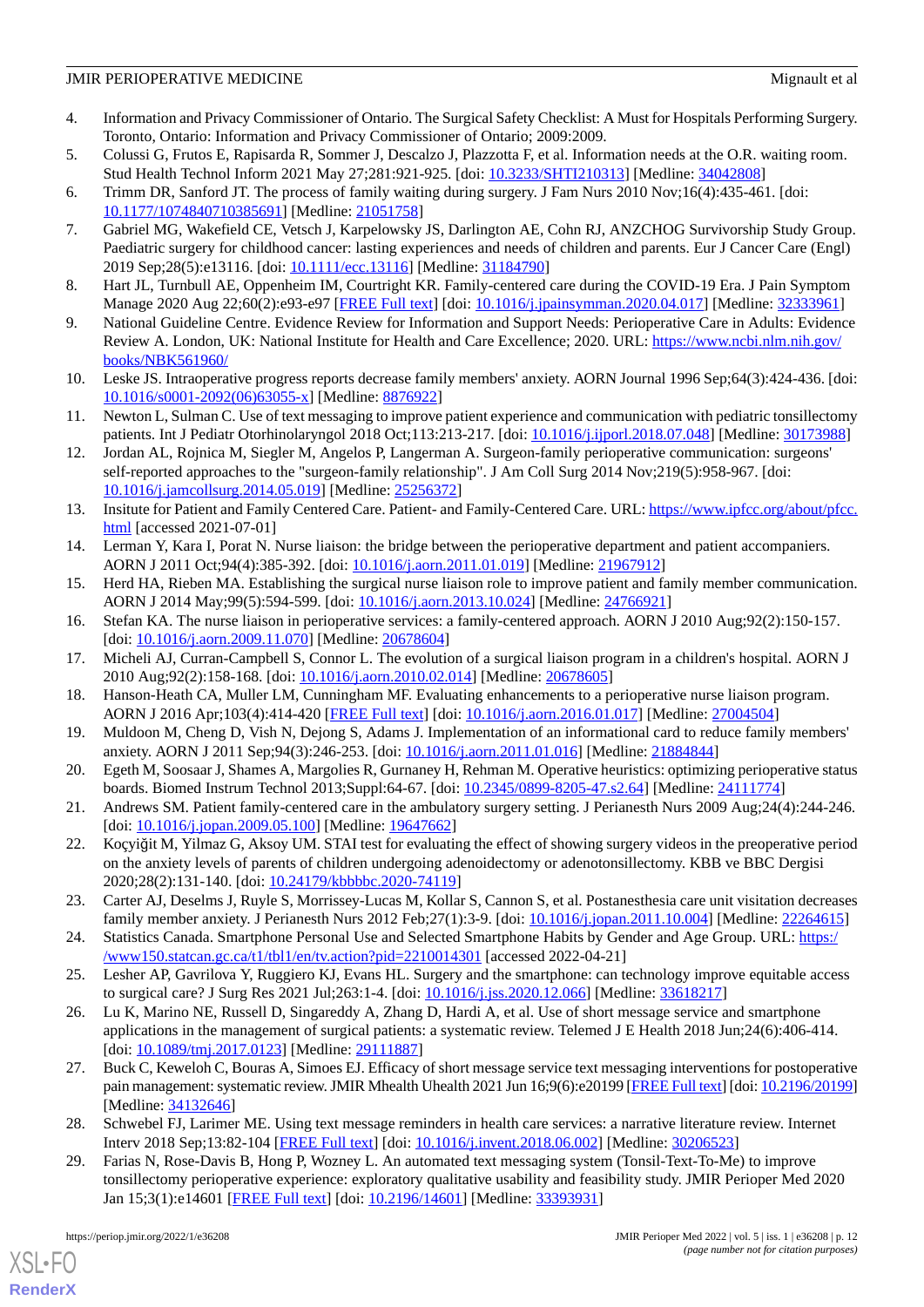- 30. Yang JY, Lee H, Zhang Y, Lee JU, Park JH, Yun EK. The effects of tonsillectomy education using smartphone text message for mothers and children undergoing tonsillectomy: a randomized controlled trial. Telemed J E Health 2016 Nov;22(11):921-928. [doi: [10.1089/tmj.2016.0019](http://dx.doi.org/10.1089/tmj.2016.0019)] [Medline: [27192359\]](http://www.ncbi.nlm.nih.gov/entrez/query.fcgi?cmd=Retrieve&db=PubMed&list_uids=27192359&dopt=Abstract)
- <span id="page-12-0"></span>31. Rodríguez-Huerta MD, Álvarez-Pol M, Fernández-Catalán ML, Fernández-Vadillo R, Martín-Rodríguez M, Quicios-Dorado B, et al. An informative nursing intervention for families of patients admitted to the intensive care unit regarding the satisfaction of their needs: The INFOUCI study. Intensive Crit Care Nurs 2019 Dec;55:102755. [doi: [10.1016/j.iccn.2019.102755\]](http://dx.doi.org/10.1016/j.iccn.2019.102755) [Medline: [31515006](http://www.ncbi.nlm.nih.gov/entrez/query.fcgi?cmd=Retrieve&db=PubMed&list_uids=31515006&dopt=Abstract)]
- <span id="page-12-4"></span><span id="page-12-1"></span>32. Gordon CR, Rezzadeh KS, Li A, Vardanian A, Zelken J, Shores JT, et al. Digital mobile technology facilitates HIPAA-sensitive perioperative messaging, improves physician-patient communication, and streamlines patient care. Patient Saf Surg 2015;9:21 [[FREE Full text](https://pssjournal.biomedcentral.com/articles/10.1186/s13037-015-0070-9)] [doi: [10.1186/s13037-015-0070-9\]](http://dx.doi.org/10.1186/s13037-015-0070-9) [Medline: [26136830\]](http://www.ncbi.nlm.nih.gov/entrez/query.fcgi?cmd=Retrieve&db=PubMed&list_uids=26136830&dopt=Abstract)
- <span id="page-12-5"></span>33. Kwan MK, Chiu CK, Gan CC, Chan CYW. Can intraoperative text messages reduce parental anxiety of children undergoing posterior spinal fusion surgery for adolescent idiopathic scoliosis? Spine (Phila Pa 1976) 2016 Feb;41(4):E225-E230. [doi: [10.1097/BRS.0000000000001199](http://dx.doi.org/10.1097/BRS.0000000000001199)] [Medline: [26579957\]](http://www.ncbi.nlm.nih.gov/entrez/query.fcgi?cmd=Retrieve&db=PubMed&list_uids=26579957&dopt=Abstract)
- <span id="page-12-3"></span>34. Poudel RR, Singh VA, Yasin NF. The effect of intra-operative text messages in reducing anxiety levels among family members of patients undergoing major musculoskeletal tumour surgery. Indian J Orthop 2020 Apr;54(2):208-214 [[FREE](http://europepmc.org/abstract/MED/32257039) [Full text\]](http://europepmc.org/abstract/MED/32257039) [doi: [10.1007/s43465-019-00002-8](http://dx.doi.org/10.1007/s43465-019-00002-8)] [Medline: [32257039](http://www.ncbi.nlm.nih.gov/entrez/query.fcgi?cmd=Retrieve&db=PubMed&list_uids=32257039&dopt=Abstract)]
- <span id="page-12-2"></span>35. Wieck MM, Blake B, Sellick C, Kenron D, DeVries D, Terry S, et al. Utilizing technology to improve intraoperative family communication. Am J Surg 2017 May;213(5):895-900. [doi: [10.1016/j.amjsurg.2017.03.014\]](http://dx.doi.org/10.1016/j.amjsurg.2017.03.014) [Medline: [28372788](http://www.ncbi.nlm.nih.gov/entrez/query.fcgi?cmd=Retrieve&db=PubMed&list_uids=28372788&dopt=Abstract)]
- <span id="page-12-6"></span>36. Howe LS, Wigmore D, Nelms N, Schottel P, Bartlett C, Halsey D, et al. Perioperative family updates reduce anxiety and improve satisfaction: a randomized controlled trial. J Patient Cent Res Rev 2021;8(2):107-112 [\[FREE Full text\]](http://europepmc.org/abstract/MED/33898642) [Medline: [33898642](http://www.ncbi.nlm.nih.gov/entrez/query.fcgi?cmd=Retrieve&db=PubMed&list_uids=33898642&dopt=Abstract)]
- <span id="page-12-8"></span><span id="page-12-7"></span>37. OR Manager. Secure Apps Loop in Families during Surgery. URL: [https://www.ormanager.com/](https://www.ormanager.com/secure-apps-loop-families-surgery/) [secure-apps-loop-families-surgery/](https://www.ormanager.com/secure-apps-loop-families-surgery/) [accessed 2022-04-21]
- <span id="page-12-9"></span>38. Beauplat J. La technologie transforme l'expérience du patient au CHUM. La Presse 2021 [[FREE Full text](https://www.lapresse.ca/actualites/grand-montreal/2021-09-05/la-technologie-transforme-l-experience-du-patient-au-chum.php)]
- <span id="page-12-10"></span>39. Institute for Healthcare Improvement. Science of Improvement: How to Improve. URL: [http://www.ihi.org/resources/Pages/](http://www.ihi.org/resources/Pages/HowtoImprove/ScienceofImprovementHowtoImprove.aspx) [HowtoImprove/ScienceofImprovementHowtoImprove.aspx](http://www.ihi.org/resources/Pages/HowtoImprove/ScienceofImprovementHowtoImprove.aspx) [accessed 2022-04-21]
- <span id="page-12-11"></span>40. Associates in Process Improvement. URL: <http://www.apiweb.org/index.php> [accessed 2022-04-21]
- <span id="page-12-12"></span>41. Brunet F, Malas K. L'innovation en santé: Réfléchir, agir et valoriser, 2e ed. Montreal, Québec: Éditions du CHU Sainte-Justine; 2019:376 pp.
- <span id="page-12-13"></span>42. Coleman KD, Chow Y, Jacobson A, Hainsworth KR, Drendel AL. An evaluation of short anxiety measures for use in the emergency department. Am J Emerg Med 2021 Dec;50:679-682. [doi: [10.1016/j.ajem.2021.09.028\]](http://dx.doi.org/10.1016/j.ajem.2021.09.028) [Medline: [34879486](http://www.ncbi.nlm.nih.gov/entrez/query.fcgi?cmd=Retrieve&db=PubMed&list_uids=34879486&dopt=Abstract)]
- <span id="page-12-14"></span>43. BinDhim N, Shaman A, Alhawassi T. Confirming the one-item question Likert scale to measure anxiety. Internet J Epidemiol 2013:11 [\[FREE Full text\]](http://ispub.com/IJE/11/2/14525)
- <span id="page-12-15"></span>44. HeathCare G. Centricity™ Opera. URL:<https://www.gehealthcare.ca/en-CA/products/healthcare-it/centricity-opera> [accessed 2022-04-21]
- <span id="page-12-16"></span>45. Twilio. Twilio Customer Engagement Platform: Intelligent Customer Engagement—at Scale. URL: [https://www.](https://www.gehealthcare.co.uk/-/jssmedia/global/uk/centricity-opera/centricity-opera_bro_jb73726xe_eng.pdf?rev=-1) [gehealthcare.co.uk/-/jssmedia/global/uk/centricity-opera/centricity-opera\\_bro\\_jb73726xe\\_eng.pdf?rev=-1](https://www.gehealthcare.co.uk/-/jssmedia/global/uk/centricity-opera/centricity-opera_bro_jb73726xe_eng.pdf?rev=-1) [accessed 2022-04-21]
- <span id="page-12-17"></span>46. Dong Y, Peng CJ. Principled missing data methods for researchers. Springerplus 2013 Dec;2(1):222 [\[FREE Full text](http://europepmc.org/abstract/MED/23853744)] [doi: [10.1186/2193-1801-2-222\]](http://dx.doi.org/10.1186/2193-1801-2-222) [Medline: [23853744\]](http://www.ncbi.nlm.nih.gov/entrez/query.fcgi?cmd=Retrieve&db=PubMed&list_uids=23853744&dopt=Abstract)
- <span id="page-12-18"></span>47. Kang H. The prevention and handling of the missing data. Korean J Anesthesiol 2013 May;64(5):402-406 [[FREE Full text](https://ekja.org/journal/view.php?doi=10.4097/kjae.2013.64.5.402)] [doi: [10.4097/kjae.2013.64.5.402\]](http://dx.doi.org/10.4097/kjae.2013.64.5.402) [Medline: [23741561\]](http://www.ncbi.nlm.nih.gov/entrez/query.fcgi?cmd=Retrieve&db=PubMed&list_uids=23741561&dopt=Abstract)
- <span id="page-12-19"></span>48. World Health Organization. Global Strategy on Digital Health 2020-2025. URL: [https://www.who.int/docs/default-source/](https://www.who.int/docs/default-source/documents/gs4dhdaa2a9f352b0445bafbc79ca799dce4d.pdf) [documents/gs4dhdaa2a9f352b0445bafbc79ca799dce4d.pdf](https://www.who.int/docs/default-source/documents/gs4dhdaa2a9f352b0445bafbc79ca799dce4d.pdf) [accessed 2022-04-21]
- <span id="page-12-20"></span>49. Globus O, Leibovitch L, Maayan-Metzger A, Schushan-Eisen I, Morag I, Mazkereth R, et al. The use of short message services (SMS) to provide medical updating to parents in the NICU. J Perinatol 2016 Sep;36(9):739-743. [doi: [10.1038/jp.2016.83\]](http://dx.doi.org/10.1038/jp.2016.83) [Medline: [27195981](http://www.ncbi.nlm.nih.gov/entrez/query.fcgi?cmd=Retrieve&db=PubMed&list_uids=27195981&dopt=Abstract)]
- 50. Bournes DA, Mitchell GJ. Waiting: the experience of persons in a critical care waiting room. Res Nurs Health 2002 Feb; 25(1): 58-67. [doi:  $10.1002$ /nur. 10019] [Medline: [11807920\]](http://www.ncbi.nlm.nih.gov/entrez/query.fcgi?cmd=Retrieve&db=PubMed&list_uids=11807920&dopt=Abstract)
- <span id="page-12-21"></span>51. Joseph HK, Whitcomb J, Taylor W. Effect of anxiety on individuals and caregivers after coronary artery bypass grafting surgery: a review of the literature. Dimens Crit Care Nurs 2015;34(5):285-288. [doi: [10.1097/DCC.0000000000000137\]](http://dx.doi.org/10.1097/DCC.0000000000000137) [Medline: [26244244](http://www.ncbi.nlm.nih.gov/entrez/query.fcgi?cmd=Retrieve&db=PubMed&list_uids=26244244&dopt=Abstract)]
- <span id="page-12-22"></span>52. Singh Solorzano C, Steptoe A, Leigh E, Kidd T, Jahangiri M, Poole L. Pre-surgical caregiver burden and anxiety are associated with post-surgery cortisol over the day in caregivers of coronary artery bypass graft surgery patients. Int J Behav Med 2019 Jun;26(3):316-322 [\[FREE Full text](http://europepmc.org/abstract/MED/30793258)] [doi: [10.1007/s12529-019-09775-6\]](http://dx.doi.org/10.1007/s12529-019-09775-6) [Medline: [30793258\]](http://www.ncbi.nlm.nih.gov/entrez/query.fcgi?cmd=Retrieve&db=PubMed&list_uids=30793258&dopt=Abstract)
- 53. Robley L, Ballard N, Holtzman D, Cooper W. The experience of stress for open heart surgery patients and their caregivers. West J Nurs Res 2010 Oct;32(6):794-813. [doi: [10.1177/0193945910361469\]](http://dx.doi.org/10.1177/0193945910361469) [Medline: [20696847\]](http://www.ncbi.nlm.nih.gov/entrez/query.fcgi?cmd=Retrieve&db=PubMed&list_uids=20696847&dopt=Abstract)
- 54. Norman DA. The Psychology of Waiting Lines. URL: [https://jnd.org/the\\_psychology\\_of\\_waiting\\_lines/](https://jnd.org/the_psychology_of_waiting_lines/) [accessed] 2022-04-21]